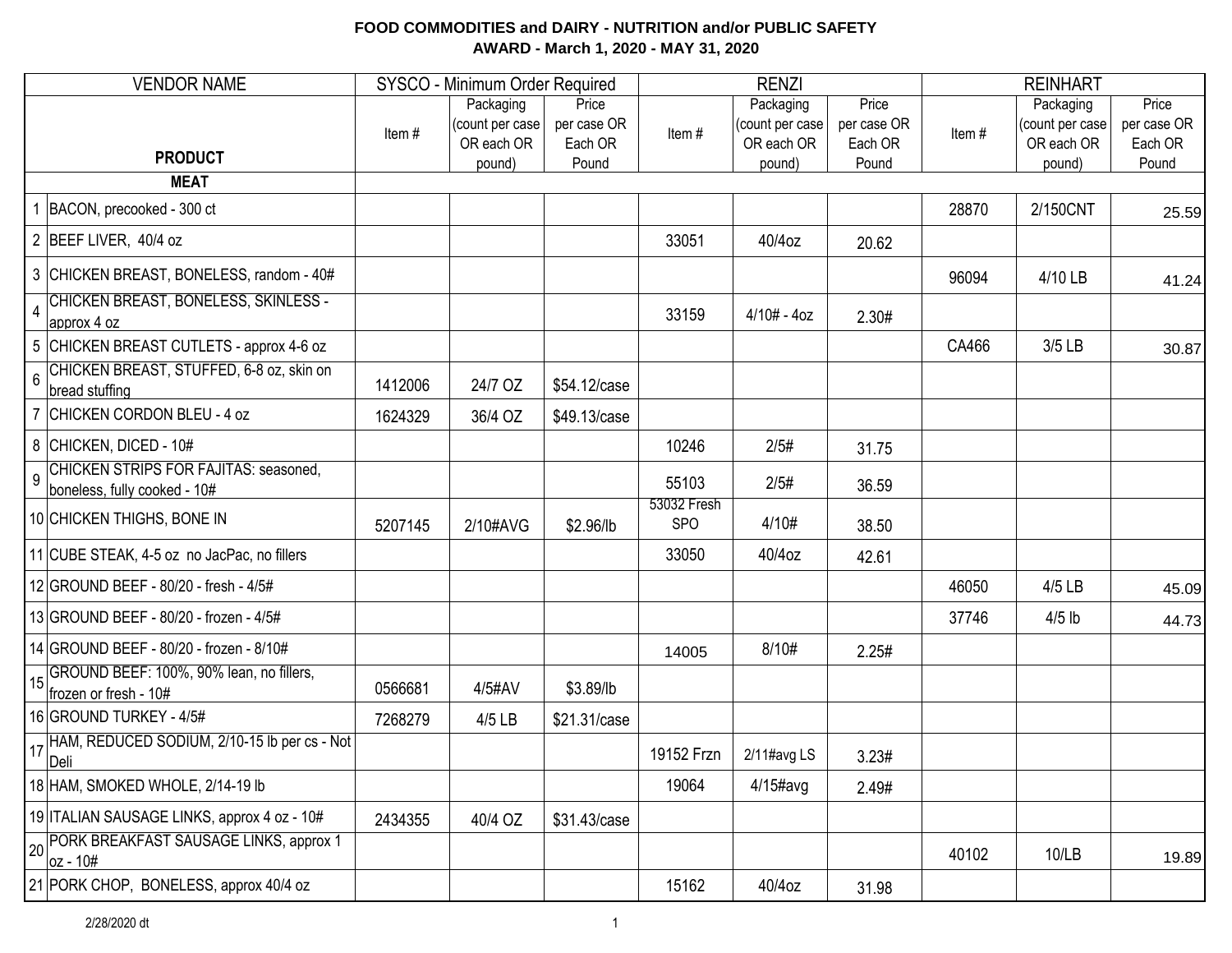| <b>VENDOR NAME</b>                                                                                         |         | SYSCO - Minimum Order Required |              |       | <b>RENZI</b> |       |              | <b>REINHART</b> |       |
|------------------------------------------------------------------------------------------------------------|---------|--------------------------------|--------------|-------|--------------|-------|--------------|-----------------|-------|
| 22 PORK CHOPS, approx 40/4 oz, center cut, 1/2"<br>llean                                                   |         |                                |              | 15155 | 40/4oz       | 33.37 |              |                 |       |
| PORK LOINS, boneless, lean unseasoned - 6/5-<br>23<br>9#                                                   |         |                                |              | 15171 | $6/8.8$ #avg | 1.47# |              |                 |       |
| 24 SALISBURY STEAK, approx 4 oz, JakPac<br>acceptable - 10#                                                |         |                                |              |       |              |       | E2506        | $2/5$ LB        | 32.53 |
| 25 STEW BEEF lean USDA choice, 3/4" cubes: NO<br>jac-pac - 10#                                             |         |                                |              | 14019 | 10#          | 3.63# |              |                 |       |
| 26 TOP ROUNDS, 4/8-12 lb, USDA choice, trimmed,<br>split and tied                                          | 1111913 | $2/8 - 11#$                    | \$3.09/lb    |       |              |       |              |                 |       |
| TURKEY BREAST, 2/8-10lb, premium grade, not<br>27<br>deli, cooked, skinless                                |         |                                |              | 54036 | $2/10\#avg$  | 2.84# |              |                 |       |
| <b>FROZEN FOOD</b>                                                                                         |         |                                |              |       |              |       |              |                 |       |
| BABY BACK RIBS - 16/2.25#                                                                                  |         |                                |              | 17111 | 16/2.5#avg   | 3.06# |              |                 |       |
| BEEF PATTIES: 80% lean, 100% beef, 3<br>$\overline{2}$<br>patties/pound, round, paper in between patties - |         |                                |              | 11152 | 30/5.3oz     | 2.89# |              |                 |       |
| 3 BREAKFAST SAUSAGE PATTIES - approx 1 oz                                                                  |         |                                |              |       |              |       | G1808        | 10/LB           | 24.32 |
| <b>BREAKFAST SAUSAGE PATTIES, VEGETARIAN</b><br>$\overline{4}$<br>$-112$ /cs                               |         |                                |              |       |              |       | 79460        | <b>112/CNT</b>  | 44.73 |
| BREADED CHICKEN PATTY, approx 3 oz, oven<br>5<br>ready, white meat                                         |         |                                |              | 53210 | 10.35#cs     | 20.95 |              |                 |       |
| 6 BREADED FISH COOKED                                                                                      |         |                                |              | 40156 | 80/3.6oz     | 44.70 |              |                 |       |
| BREADED FISH : uncooked, ready to bake, NOT<br>$\overline{7}$<br>DEEP FRY, comparable to Pier 17           | 1072982 | 4/2.5 LB                       | \$43.98/case |       |              |       |              |                 |       |
| 8 BREADED FISH FILLETS - approx 4 oz                                                                       | 5014661 | 1/10 LB                        | \$31.01/case |       |              |       |              |                 |       |
| 9 CHICKEN BREAST, BONELESS, SKINLESS                                                                       | 7203474 | 4/10 LB                        | \$44.3/case  |       |              |       |              |                 |       |
| 10 CHICKEN BREASTS, approx 6.5 oz, bone in and<br>skin on, no backs, no ribs, IQF                          | 0778217 | 48/6OZ                         | \$66.67/case |       |              |       |              |                 |       |
| 11 CHICKEN FILLETS, BREADED - approx 4 oz                                                                  |         |                                |              |       |              |       | V6496        | $2/5$ LB        | 24.89 |
| 12 CHICKEN LEGS - approx 6 oz, IQF                                                                         | 7917707 | 60/8.7 OZ                      | \$47.08/case |       |              |       |              |                 |       |
| 13 CHICKEN MEAT, DICED: cooked, white & dark<br>meat, IQF                                                  |         |                                |              | 10246 | 2/5#         | 31.75 |              |                 |       |
| 14 CHICKEN NUGGET                                                                                          |         |                                |              | 55054 | 225/.71oz    | 19.55 |              |                 |       |
| 15 CHICKEN PATTY                                                                                           |         |                                |              |       |              |       | <b>BN348</b> | $2/5$ LB        | 20.00 |
| 16 CUBED PORK                                                                                              |         |                                |              | 17079 | 2/5#         | 24.14 |              |                 |       |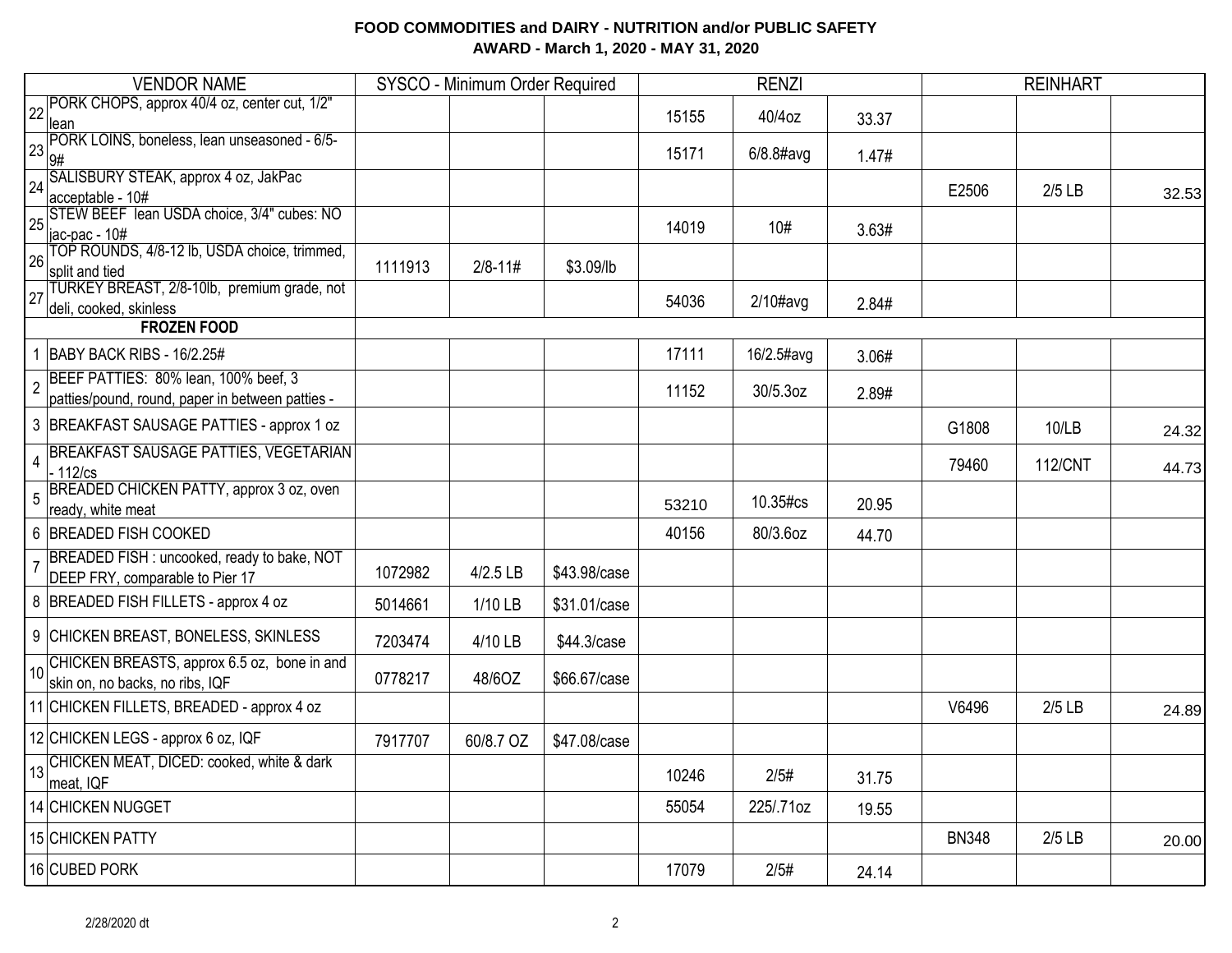| <b>VENDOR NAME</b>                                         |         | SYSCO - Minimum Order Required |              |       | <b>RENZI</b>                |       |       | <b>REINHART</b> |       |
|------------------------------------------------------------|---------|--------------------------------|--------------|-------|-----------------------------|-------|-------|-----------------|-------|
| 17 DANISH - assorted                                       |         |                                |              | 51236 | 50/1.25oz                   | 21.89 |       |                 |       |
| 18 DICED TURKEY                                            |         |                                |              | 10161 | 2/5#                        | 25.60 |       |                 |       |
| 19 DINNER ROLLS - 1 oz - proof & bake                      |         |                                |              | 37211 | 150/1.5oz                   | 24.80 |       |                 |       |
| 20 DONUT - assorted                                        |         |                                |              | 51119 | 126/1.3oz                   | 23.77 |       |                 |       |
| 21 FISH NUGGETS - approx 1 oz                              |         |                                |              | 40157 | 4/5#                        | 57.90 |       |                 |       |
| 22 FRENCH FRIES                                            |         |                                |              | 34115 | 6/5#                        | 18.17 |       |                 |       |
| 23 FRENCH TOAST - SLICES, Not Sticks                       |         |                                |              |       |                             |       | F1108 | 12/2 LB         | 45.69 |
| GARLIC BREAD - PRE-SLICED, Individual -<br>24<br>$125$ /bx |         |                                |              | 51647 | 125/1.2oz                   | 22.79 |       |                 |       |
| 25 HASHBROWN - approx 2.25 oz                              |         |                                |              | 34210 | 240/2.25oz                  | 43.24 |       |                 |       |
| 26 HOT DOGS - All Beef                                     |         |                                |              | 23080 | 80/2oz (10#cs)              | 26.70 |       |                 |       |
| 27 HOT DOGS (approx 80 cs)                                 |         |                                |              | 22999 | 10.5# case                  | 19.05 |       |                 |       |
| 28 HOT DOGS - LOW SODIUM                                   |         |                                |              | 14094 | 8/1# - 10#case<br><b>RS</b> | 21.45 |       |                 |       |
| 29 HOT DOGS - TURKEY                                       |         |                                |              | 23099 | 160/2oz                     | 26.89 |       |                 |       |
| 30 ITALIAN SAUSAGE CUBES: cooked                           |         |                                |              | 10489 | 4/5#                        | 48.30 |       |                 |       |
| 31 MANICOTTI - approx 3 oz                                 |         |                                |              | 35243 | 60/2.75oz                   | 30.45 |       |                 |       |
| 32 MEATBALLS                                               |         |                                |              | 11234 | 10#                         | 21.50 |       |                 |       |
| 33 MEATLOAF SLICES                                         |         |                                |              | 33167 | 75/3.2oz 15#<br>case        | 50.51 |       |                 |       |
| 34 OMELETS - approx 1 oz                                   | 9546797 | 200/1 OZ                       | \$35.98/case |       |                             |       |       |                 |       |
| 35 OMELETS - approx 3 oz                                   |         |                                |              |       |                             |       | B7934 | 84/3 OZ         | 42.29 |
| 36 PANCAKES                                                |         |                                |              | 46034 | 144/1.2oz                   | 16.85 |       |                 |       |
| 37 PANCAKES - BUTTERMILK - approx 1.2 oz                   |         |                                |              | 46001 | 144/1.3oz                   | 19.00 |       |                 |       |
| 38 PEPPERONI: sliced                                       |         |                                |              | 32067 | 10#                         | 31.41 |       |                 |       |
| 39 PIE SHELLS - 10" - Unbaked                              |         |                                |              | 48006 | 20ct                        | 21.44 |       |                 |       |
| 40 PIZZA, CHEESE, 5" ROUND - approx 5 oz                   |         |                                |              |       |                             |       | A6786 | 60/CNT          | 41.84 |
| 41 PIZZA CRUST, sheet pan - approx 24 oz                   |         |                                |              | 38713 | 12/24oz                     | 19.90 |       |                 |       |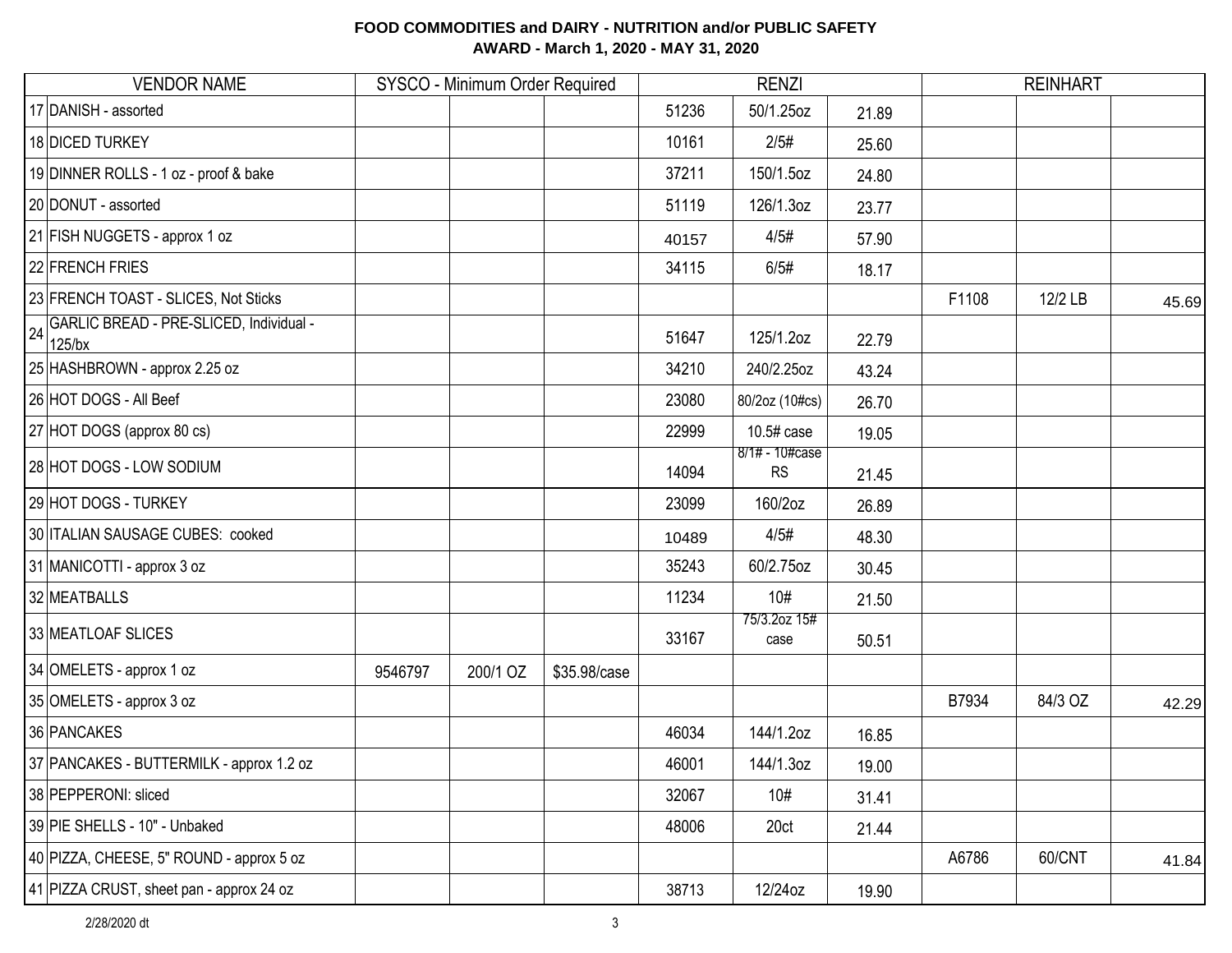| <b>VENDOR NAME</b>                                  |         | SYSCO - Minimum Order Required |               |           | <b>RENZI</b>            |       | <b>REINHART</b> |          |       |
|-----------------------------------------------------|---------|--------------------------------|---------------|-----------|-------------------------|-------|-----------------|----------|-------|
| 42 PIZZA CRUST, sheet pan - approx 44 oz            |         |                                |               | 37807     | 10/43oz                 | 23.86 |                 |          |       |
| 43 PIZZA TOPPING, SAUSAGE                           |         |                                |               | 10489     | 4/5#                    | 48.30 |                 |          |       |
| POLLOCK POTATO CRUNCH NUGGET - approx<br>44<br>1 oz |         |                                |               | 40157     | 4/5#                    | 57.90 |                 |          |       |
| 45 POPCORN CHICKEN, Plain                           |         |                                |               | 55121     | 2/5#                    | 26.30 |                 |          |       |
| 46 PORK BBQ RIBETTES, cooked, approx 3-4 oz         |         |                                |               | 33024     | 75/3.2oz                | 54.15 |                 |          |       |
| 47 POTATOES, CUBED (to pan fry)                     |         |                                |               | 34109     | 4/5#                    | 29.21 |                 |          |       |
| 48 PULLED TURKEY                                    | 7497217 | 1/10 LB                        | \$39.78/case  |           |                         |       |                 |          |       |
| 49 RAVIOLI                                          |         |                                |               | 86212     | 4/3#                    | 25.05 |                 |          |       |
| 50 STEAK UM                                         |         |                                |               | 33168     | 56/3oz                  | 36.96 |                 |          |       |
| 51 SWEET POTATO FRIES                               |         |                                |               | 34120     | 6/2.5#                  | 28.79 |                 |          |       |
| 52 STUFFED SHELLS - approx 2 oz                     |         |                                |               | 35249     | 2/7.5#                  | 40.44 |                 |          |       |
| 53 TATOR TOT - approx 1 oz                          |         |                                |               | 34008     | 8/5#                    | 27.57 |                 |          |       |
| 54 TURKEY, WHOLE - raw, frozen                      |         |                                |               |           |                         |       | G1982           | 2/30 UP  | 1.18  |
| 55 TURKEY BREAST - raw, frozen                      |         |                                |               | 52036     | $2/11$ #avg             | 2.79# |                 |          |       |
| 56 UNBREADED FISH FILLETS - approx 4 oz             | 8055698 | 4/10 LB                        | \$124.12/case |           |                         |       |                 |          |       |
| 57 UNBREADED VEAL PATTY - approx 4 oz               |         |                                |               |           |                         |       | 99418           | 10/LB    | 36.22 |
| 58 VEGGIE BURGER, regular                           |         |                                |               | 11100 SPO | 48/3.4oz                | 51.65 |                 |          |       |
| 59 VEGGIE BURGER, southwestern                      | 9349960 | 48/3.4 OZ                      | \$54.14/case  | 11075 SPO | 48/3.4oz                | 51.32 |                 |          |       |
| 60 WAFFLES                                          |         |                                |               | 46009     | 144/1.23oz              | 17.15 |                 |          |       |
| 61 WRAPS - 12"                                      |         |                                |               | 60048     | 6/12ct                  | 16.70 |                 |          |       |
| <b>FISH</b>                                         |         |                                |               |           |                         |       |                 |          |       |
| 1 TUNA FISH - 12 oz                                 |         |                                |               | 43232 SPO | 24/12oz in<br>water     | 64.20 | B9646           | 24/12 OZ | 65.05 |
| 2 TUNA FISH - 66.5 oz                               |         |                                |               | 64025     | $6/66.5$ oz in<br>water | 44.10 |                 |          |       |
| <b>EGGS</b>                                         |         |                                |               |           |                         |       |                 |          |       |
| 1 EGG PATTIES - 1 oz - frozen                       |         |                                |               | 27062     | 144/1oz                 | 19.78 |                 |          |       |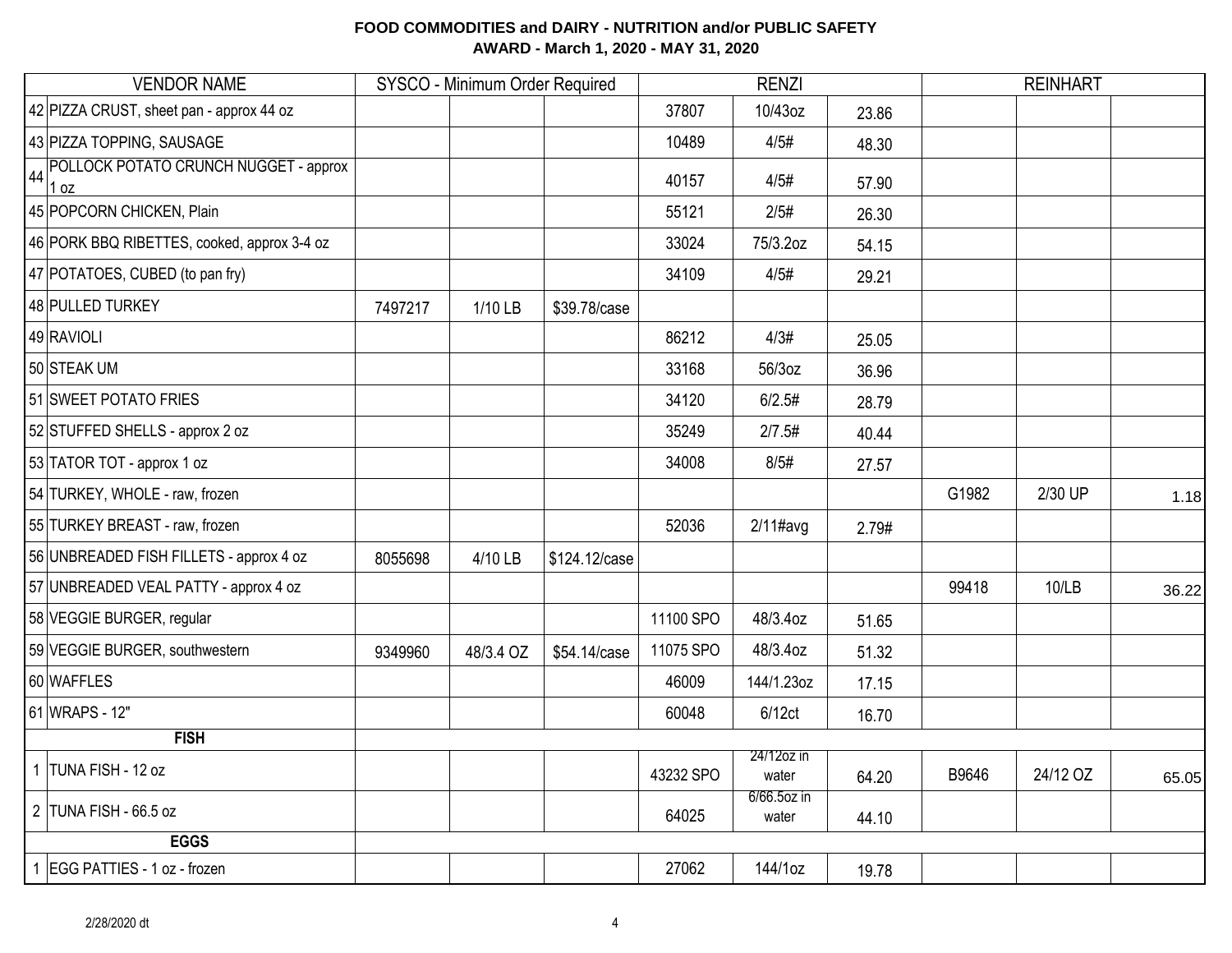| <b>VENDOR NAME</b>               |         | SYSCO - Minimum Order Required |              |           | <b>RENZI</b> |       |       | <b>REINHART</b> |       |
|----------------------------------|---------|--------------------------------|--------------|-----------|--------------|-------|-------|-----------------|-------|
| 2 EGG PATTIES - 1.5 oz - frozen  |         |                                |              | 27049     | 120/1.5oz    | 24.36 |       |                 |       |
| 3 EGG PATTIES - 1.75 oz - frozen |         |                                |              | 27092     | 144/1.75oz   | 34.50 |       |                 |       |
| 4 EGG PATTIES - 2 oz - frozen    |         |                                |              | 27093     | 100/2oz      | 26.60 |       |                 |       |
| 5 FRESH EGGS - 15/doz            | 4767022 | 1/15 DZ                        | \$15.51/case |           |              |       |       |                 |       |
| 6 FRESH EGGS - 30/doz            | 4767038 | 1/30 DZ                        | \$30.92/case |           |              |       |       |                 |       |
| 7   PASTEURIZED EGGS - 15/2#     |         |                                |              | 27048     | 15/2#        | 44.20 |       |                 |       |
| 8 PEELED HARD COOKED - 25#       |         |                                |              | 28108     | 25#          | 47.85 |       |                 |       |
| <b>PASTA &amp; GRAINS</b>        |         |                                |              |           |              |       |       |                 |       |
| $\mathbf{1}$<br><b>BARLEY</b>    |         |                                |              | 78309 SPO | 24/1#        | 20.62 | L6434 | 24/1 LB         | 21.07 |
| 2 CASSEROLE EIbOW NOODLES        |         |                                |              | 76884     | 2/10#        | 19.90 |       |                 |       |
| 3 EGG NOODLES                    |         |                                |              | 84082     | 1/10#        | 11.99 |       |                 |       |
| 4 ELBOW MACARONI                 |         |                                |              | 84073     | 20#          | 15.54 |       |                 |       |
| 5 LASAGNA NOODLES                |         |                                |              |           |              |       | 24612 | 12/1 LB         | 15.25 |
| 6 RICE - par boil - $25#$        |         |                                |              | 66014     | 25#          | 13.50 |       |                 |       |
| 7   RICE - par boil - $50#$      | 4323366 | 1/50 LB                        | \$30.1/case  |           |              |       |       |                 |       |
| 8   ROTINI - tricolor            |         |                                |              |           |              |       | 28036 | 2/10 LB         | 23.03 |
| 9 ROTINI - plain                 |         |                                |              | 84083     | 20#          | 16.99 |       |                 |       |
| 10 SHELLS - Medium Size          |         |                                |              | 76913     | 20#          | 19.78 |       |                 |       |
| 11 SPAGHETTI                     |         |                                |              | 84072     | 20#          | 17.45 |       |                 |       |
| $12$ ZITI                        |         |                                |              | 84074     | 2/10#        | 17.45 |       |                 |       |
| <b>BAKING PRODUCTS</b>           |         |                                |              |           |              |       |       |                 |       |
| 1 BAKING COCOA                   |         |                                |              |           |              |       | J7957 | $1/5$ lb        | 13.95 |
| 2 BAKING POWDER                  |         |                                |              | 68064     | 6/5#         | 39.99 |       |                 |       |
| 3 BAKING SODA                    |         |                                |              | 68058     | 24/1#        | 15.35 |       |                 |       |
| 4 CANOLA OIL                     |         |                                |              | 30088     | $6/1$ gal    | 28.99 |       |                 |       |
| 5 COCONUT: unsweetened           | 4510921 | $5/2$ LB                       | \$26.61/case |           |              |       |       |                 |       |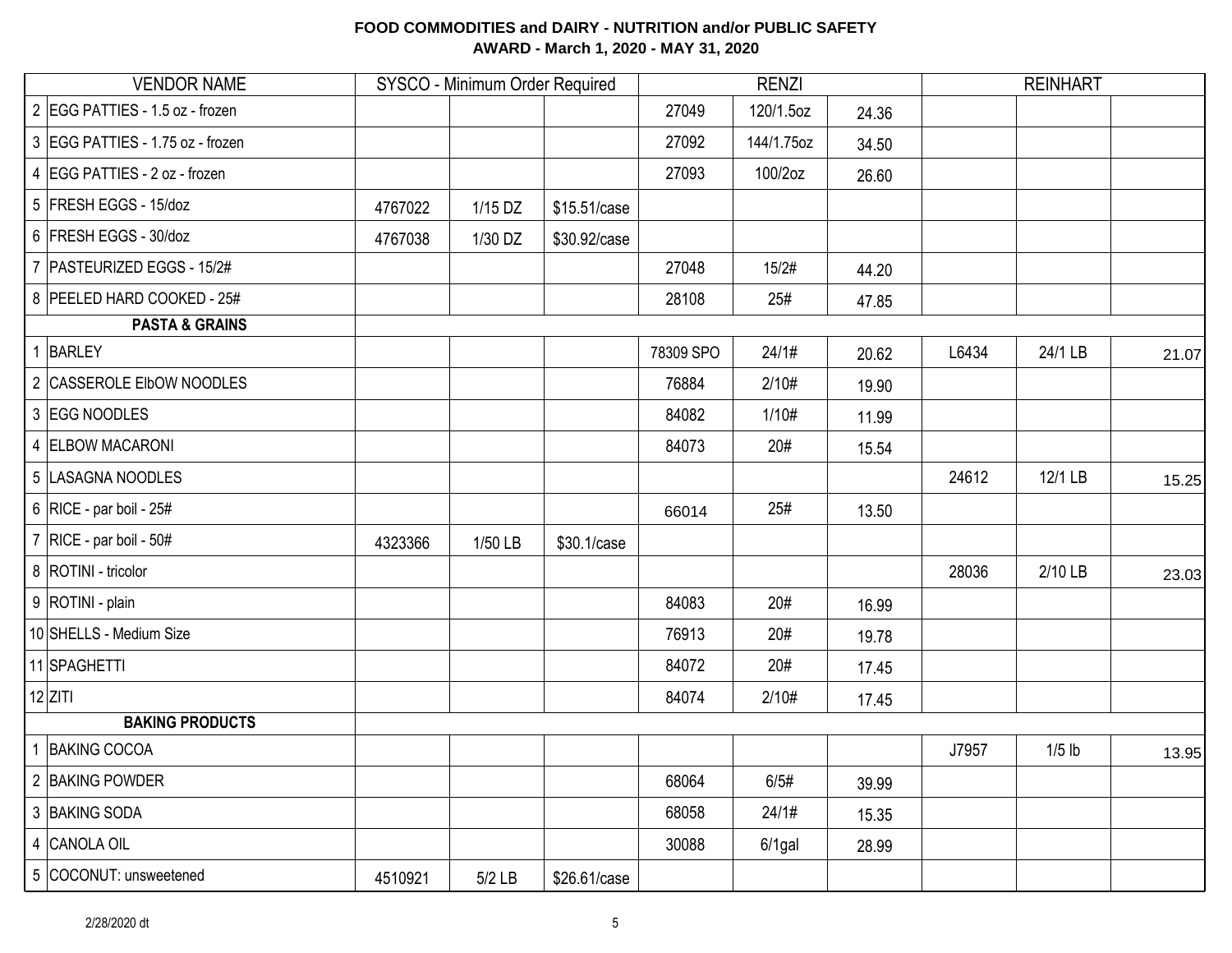| <b>VENDOR NAME</b>                         |         | SYSCO - Minimum Order Required |              |           | <b>RENZI</b> |       |       | <b>REINHART</b> |       |
|--------------------------------------------|---------|--------------------------------|--------------|-----------|--------------|-------|-------|-----------------|-------|
| 6 CORN STARCH                              |         |                                |              | 91369     | 24/1#        | 17.00 |       |                 |       |
| 7 $CRAISINS - 5#$                          |         |                                |              |           |              |       | 82696 | 5/LB            | 16.69 |
| 8 CRAISINS - 10#                           | 6889125 | 1/10 LB                        | \$26.58/case |           |              |       |       |                 |       |
| 9 FLOUR - 25#                              |         |                                |              | 10820     | 2/25#        | 15.35 |       |                 |       |
| $10$ FLOUR - 50#                           |         |                                |              | 10864     | 50#          | 16.10 |       |                 |       |
| 11 PEANUT BUTTER CHIPS - 25#               |         |                                |              | 75071 SPO | 25#          | 69.40 |       |                 |       |
| 12 SEMI-SWEET CHOCOLATE CHIPS - 25#        |         |                                |              | 92210     | 25#          | 46.02 |       |                 |       |
| 13 SHORTENING                              |         |                                |              | 10954     | 50#          | 33.10 |       |                 |       |
| 14 SUGAR, BROWN - 2#                       |         |                                |              | 11183     | 12/2#        | 25.20 |       |                 |       |
| 15 SUGAR, BROWN - 50#                      |         |                                |              | 67009     | 50#          | 34.85 |       |                 |       |
| 16 SUGAR, CONFECTIONERY - 2#               |         |                                |              | 92205     | 12/2#        | 24.67 |       |                 |       |
| 17 SUGAR, CONFECTIONERY - 50#              |         |                                |              | 67007     | 50#          | 34.95 |       |                 |       |
| 18 SUGAR, GRANULATED - 5#                  |         |                                |              | 68393     | 10/4#        | 29.88 |       |                 |       |
| 19 SUGAR, GRANULATED - 50#                 |         |                                |              | 68395     | 50#          | 30.00 |       |                 |       |
| 20 VANILLA EXTRACT - Gal                   |         |                                |              | 96205     | $4/1$ gal    | 31.91 |       |                 |       |
| 21 VEGETABLE OIL - Gal                     |         |                                |              | 30088     | $6/1$ gal    | 28.99 |       |                 |       |
| 22 WALNUTS                                 |         |                                |              |           |              |       | 23044 | 2/2.5 LB        | 34.00 |
| <b>INDIVIDUAL / BULK CEREALS</b>           |         |                                |              |           |              |       |       |                 |       |
| 1 BRAN FLAKES - Individual - 1 oz          |         |                                |              | 75488 SPO | 96/1oz       | 25.30 |       |                 |       |
| 2 BRAN FLAKES - Bulk - 35 oz               | 6709414 | 4/35 OZ                        | \$15.32/case | 92331 SPO | 4/35oz       | 14.30 |       |                 |       |
| 3 CHEERIOS - Individual - 1 oz             |         |                                |              | 84160     | 96/1oz       | 20.26 |       |                 |       |
| 4 CHEERIOS - Bulk - 29 oz - 35 oz          |         |                                |              | 76254     | 4/35oz       | 14.79 |       |                 |       |
| 5 CINNAMON TOASTIES - Individual - 1 oz    |         |                                |              | 84065     | 96/1oz       | 20.26 |       |                 |       |
| 6 CINNAMON TOASTIES - Bulk - 32 oz - 35 oz | 4396446 | 4/45 OZ                        | \$51.88/case | 92334 SPO | $4/35$ oz    | 22.90 |       |                 |       |
| 7 CORN FLAKES - Individual - 1 oz          |         |                                |              | 76496 SPO | 96/1oz       | 21.04 |       |                 |       |
| 8 CORN FLAKES - Bulk - 32 oz - 35 oz       |         |                                |              | 76255     | $4/35$ oz    | 13.51 |       |                 |       |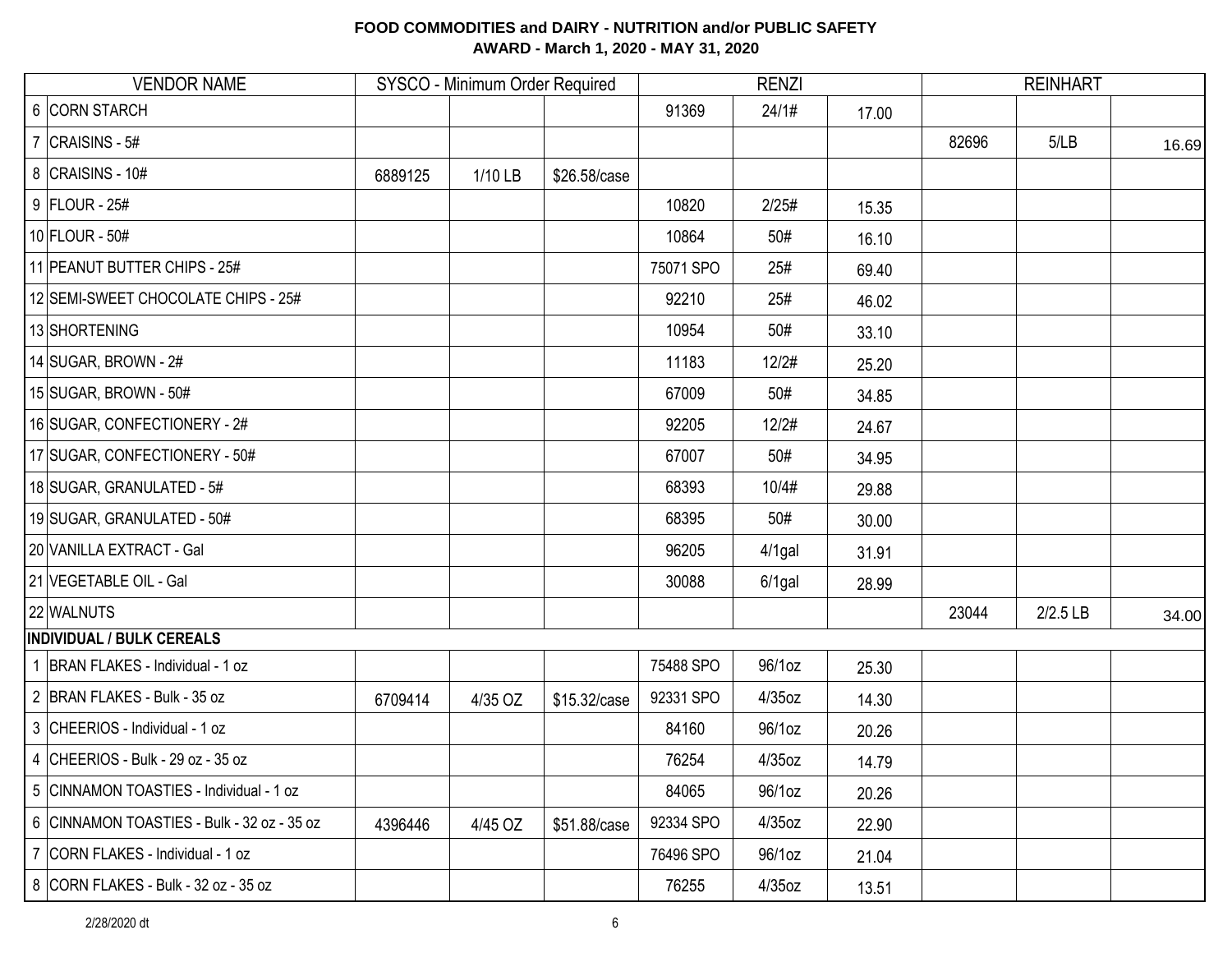| <b>VENDOR NAME</b>                             |         | SYSCO - Minimum Order Required |              |           | <b>RENZI</b> |       |       | <b>REINHART</b> |       |
|------------------------------------------------|---------|--------------------------------|--------------|-----------|--------------|-------|-------|-----------------|-------|
| 9 CREAM OF WHEAT - Bulk - 28 oz - 35 oz        |         |                                |              | 85520     | 12/28oz      | 26.90 |       |                 |       |
| 10 CREAM OF WHEAT - Individual - 1 oz          |         |                                |              |           | NO BID       |       |       |                 |       |
| 11 FROSTED FLAKES - Individual - 1 oz          |         |                                |              | 10522     | 96/1oz       | 24.53 |       |                 |       |
| 12 FROSTED FLAKES - Bulk - 35 oz - 45 oz       | 6781587 | 4/35 OZ                        | \$19.76/case |           |              |       |       |                 |       |
| 13 OATMEAL - Individual - 1 oz                 |         |                                |              | 76593     | 48/1oz       | 9.99  |       |                 |       |
| 14 QUICK OATS - 35 oz - 45 oz                  |         |                                |              | 85522     | 12/42oz      | 28.05 |       |                 |       |
| 15 RAISIN BRAN - Individual - 1 oz             |         |                                |              | 10519 SPO | 96/1oz       | 21.50 | 12330 | 96/CNT          | 26.65 |
| 16 RAISIN BRAN - Bulk - 35 oz                  |         |                                |              | 76243     | 4/35oz       | 16.65 |       |                 |       |
| 17 SPECIAL K - Individual - 1 oz               |         |                                |              | 84026     | 96/1oz       | 28.82 |       |                 |       |
| 18 RICE CRISPIES - Individual - 1 oz           |         |                                |              | 10634     | 96/1oz       | 23.15 |       |                 |       |
| 19 RICE CRISPIES - Bulk - 32 oz - 35 oz        |         |                                |              | 76256     | 4/35oz       | 15.48 |       |                 |       |
| 20 SHREDDED WHEAT - Individual - 1 oz - 1.2 oz |         |                                |              | 10518 SPO | 96/1oz       | 25.69 |       |                 |       |
| 21 SHREDDED WHEAT - Bulk - 32 oz - 35 oz       |         |                                |              | 76253 SPO | 4/35oz       | 25.30 |       |                 |       |
| 22 TOOTIE FRUTIES - Individual - 1 oz          |         |                                |              | 10520     | 96/1oz       | 24.53 |       |                 |       |
| 23 TOOTIE FRUTIES - Bulk - 35 oz               | 6768436 | 4/35 OZ.                       | \$20.6/case  | 92336 SPO | 4/35oz       | 16.80 |       |                 |       |
| <b>DESSERT MIXES</b>                           |         |                                |              |           |              |       |       |                 |       |
| 1 ANGEL FOOD CAKE - 12/1#                      |         |                                |              | 17918     | 12/16oz      | 42.50 |       |                 |       |
| 2 APPLE PIE FILLING - #10                      |         |                                |              | 73066     | 6/#10        | 43.50 |       |                 |       |
| $3$ BROWNIE MIX - 6/5#                         |         |                                |              | 28038     | 6/5#         | 26.75 |       |                 |       |
| 4 BROWNIE MIX, Sugar Free                      |         |                                |              |           | NO BID       |       |       |                 |       |
| 5 CAKE MIX, CARROT                             |         |                                |              | 28139     | 6/5#         | 36.49 |       |                 |       |
| 6 CAKE MIX, CARROT, Sugar Free                 |         |                                |              |           | NO BID       |       |       |                 |       |
| 7 CAKE MIX, CHOCOLATE                          |         |                                |              | 27955     | 6/5#         | 27.30 |       |                 |       |
| 8 CAKE MIX, CHOCOLATE, Sugar Free              |         |                                |              |           | NO BID       |       |       |                 |       |
| 9 CAKE MIX, SPICE                              |         |                                |              | 28250 SPO | 6/5#         | 51.25 |       |                 |       |
| 10 CAKE MIX, YELLOW                            |         |                                |              | 27973 SPO | 6/5#         | 23.75 | G5228 | 6/5 LB          | 24.01 |
| 11 CAKE MIX, WHITE                             |         |                                |              | 28221 SPO | 6/5#         | 23.75 | G5234 | 6/5 LB          | 24.01 |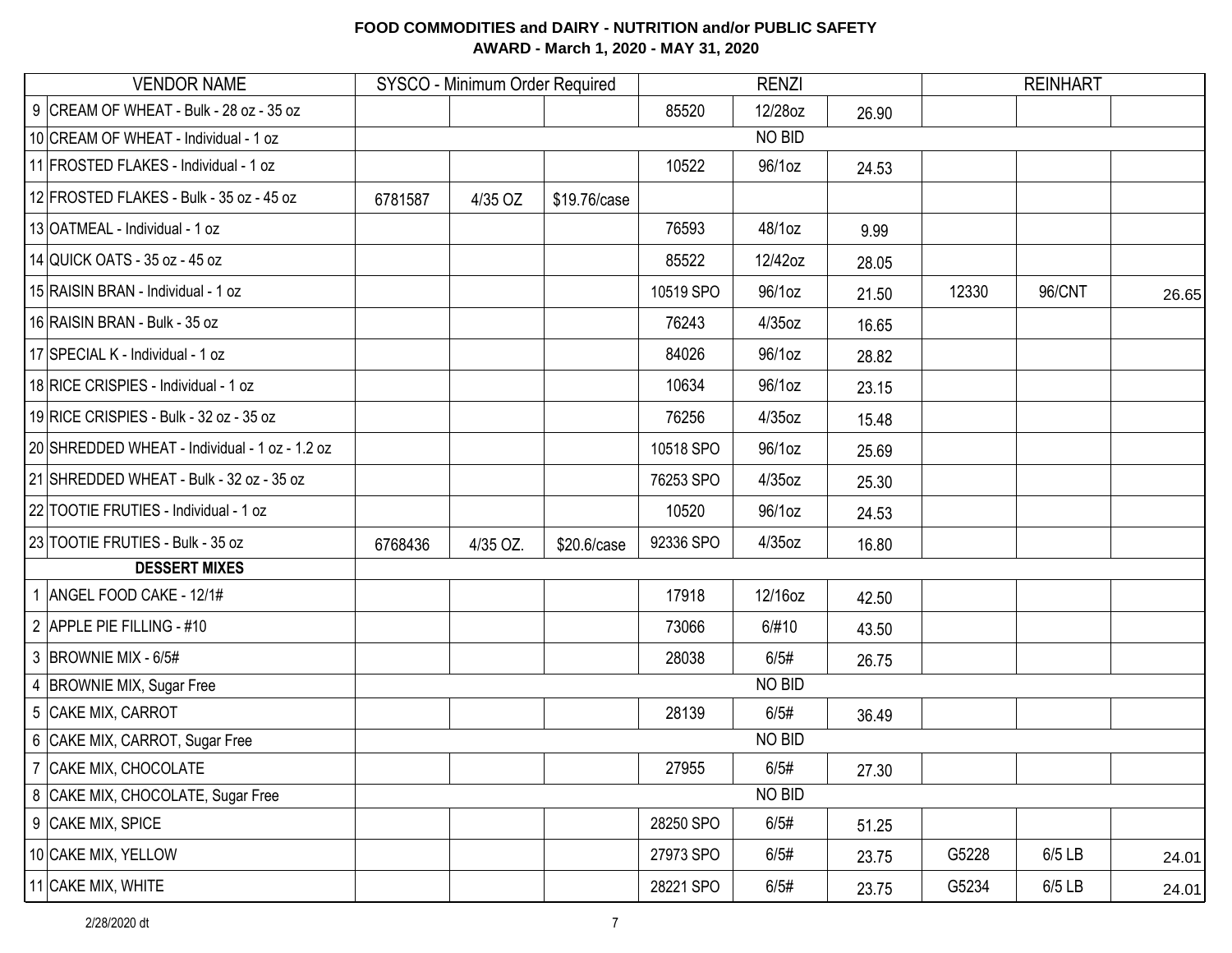| <b>VENDOR NAME</b>                                                             | SYSCO - Minimum Order Required |          |              |           | <b>RENZI</b>   |       | <b>REINHART</b> |          |        |
|--------------------------------------------------------------------------------|--------------------------------|----------|--------------|-----------|----------------|-------|-----------------|----------|--------|
| 12 CAKE MIX, WHITE, Sugar Free                                                 |                                |          |              |           | NO BID         |       |                 |          |        |
| 13 CHEESECAKE                                                                  |                                |          |              | 28216     | 6/4#           | 61.50 |                 |          |        |
| 14 GINGERBREAD MIX                                                             |                                |          |              | 28114     | 6/5#           | 37.90 |                 |          |        |
| <b>ICING, READY TO SPREAD: MUST BE SHELF</b><br>15<br>STABLE: Chocolate - 12 # |                                |          |              | 45314     | 12#            | 23.64 |                 |          |        |
| ICING, READY TO SPREAD: MUST BE SHELF<br>STABLE: Vanilla - 12 #<br>16          |                                |          |              | 45315     | 12#            | 21.95 |                 |          |        |
| 17   ICING, CHOCOLATE, Sugar Free                                              |                                |          |              |           | NO BID         |       |                 |          |        |
| 18 ICING, WHITE, Sugar Free                                                    |                                |          |              |           | NO BID         |       |                 |          |        |
| 19 MUFFIN MIX, BANANA NUT                                                      |                                |          |              | 28014 SPO | 6/5#           | 54.99 | L3456           | $2/8$ lb | 37.63  |
| 20 MUFFIN MIX, BASIC                                                           |                                |          |              |           |                |       | J7662           | 6/5 LB   | 22.77  |
| 21 MUFFIN MIX, BLUEBERRY                                                       |                                |          |              | 28424 SPO | 6/5#           | 25.65 |                 |          |        |
| 22 MUFFIN MIX, BRAN                                                            | 4044020                        | 6/5 LB   | \$59.33/case | 76608 SPO | 6/5#           | 53.50 |                 |          |        |
| 23 MUFFIN MIX, CORN                                                            |                                |          |              | 28217     | 6/5#           | 29.10 |                 |          |        |
| 24 MUFFIN MIX, HONEY BRAN                                                      |                                |          |              | 28225 SPO | 6/5#           | 41.95 |                 |          |        |
| <b>COOKING PRODUCTS</b>                                                        |                                |          |              |           |                |       |                 |          |        |
| 1 BEEF BASE                                                                    |                                |          |              | 57719     | 12/1#          | 55.50 |                 |          |        |
| 2 BEEF BASE, LOW SODIUM                                                        |                                |          |              | 57716     | 12/1#          | 65.58 |                 |          |        |
| 3 BEEF BROTH, LOW SODIUM                                                       |                                |          |              |           | NO BID         |       |                 |          |        |
| 4 BISQUICK MIX                                                                 |                                |          |              | 28237     | 6/5#           | 25.10 |                 |          |        |
| 5 BREAD CRUMBS, ITALIAN                                                        |                                |          |              | 29131     | 6/5#           | 27.81 |                 |          |        |
| 6 CHICKEN BROTH                                                                |                                |          |              | 36580     | 12/48oz        | 27.90 |                 |          |        |
| 7 CHICKEN BROTH, LOW SODIUM                                                    | 5568241                        | 12/49 OZ | \$30.73/case |           |                |       |                 |          |        |
| 8 CHICKEN GRAVY                                                                | 7452600                        | 12/#5    | \$40.82/case | 58109 SPO | 12/50oz        | 35.50 |                 |          |        |
| 9 CHICKEN GRAVY, LOW SODIUM                                                    |                                |          |              | 28448     | 8/15oz Poultry | 29.10 |                 |          |        |
| 10 CHICKEN BASE - 1#                                                           |                                |          |              | 57721     | 12/1#          | 52.56 |                 |          |        |
| 11 CHICKEN BASE - 5#                                                           |                                |          |              |           |                |       | 22562           | $4/5$ LB | 117.17 |
| 12 CHICKEN BASE, LOW SODIUM                                                    |                                |          |              | 57715     | 12/1#          | 58.35 |                 |          |        |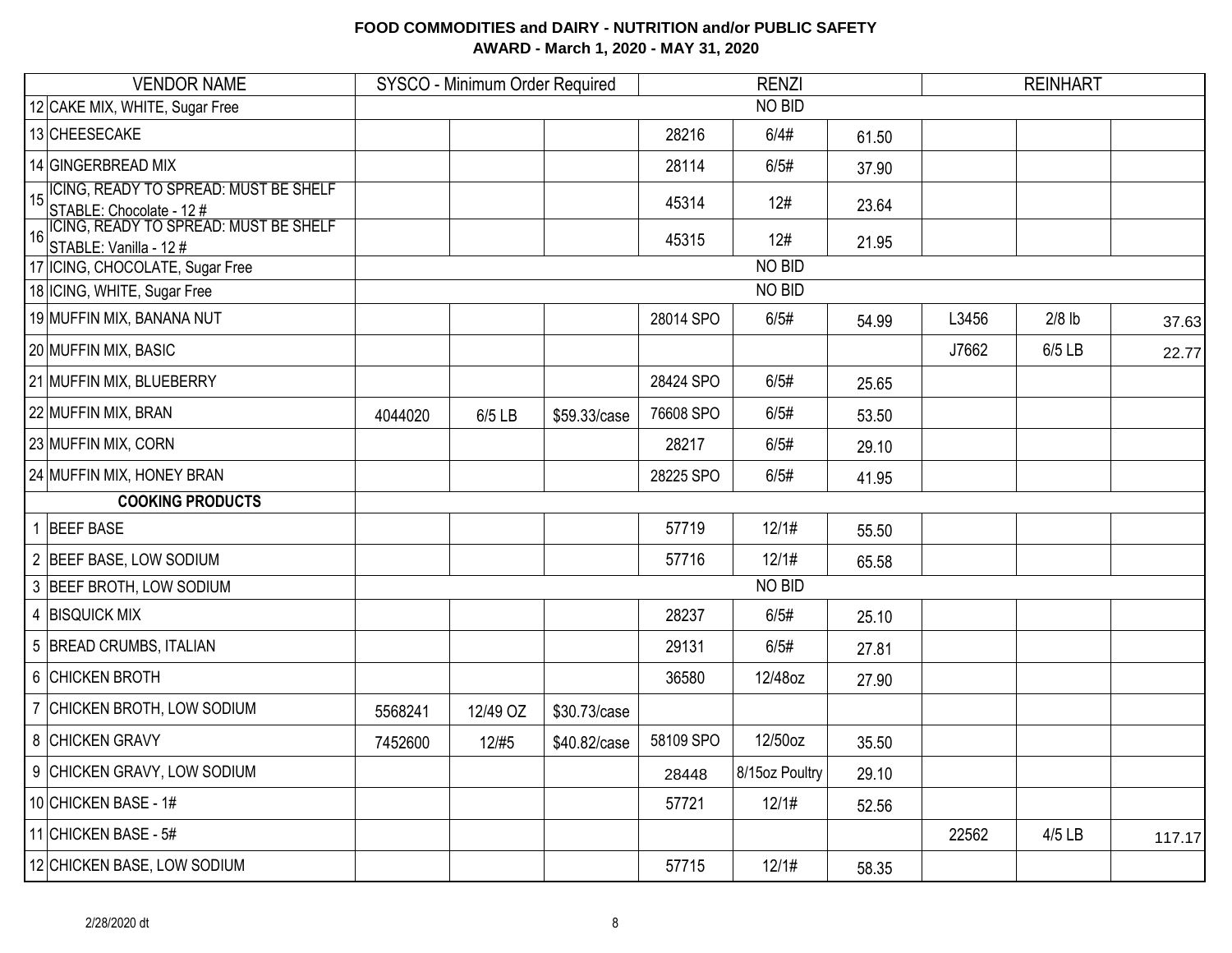|    | <b>VENDOR NAME</b>                                         |         | SYSCO - Minimum Order Required |              |           | <b>RENZI</b>   |       |       | <b>REINHART</b> |       |
|----|------------------------------------------------------------|---------|--------------------------------|--------------|-----------|----------------|-------|-------|-----------------|-------|
|    | 13 CRISPY ONIONS                                           |         |                                |              | 73125     | $6/24$ oz      | 33.39 |       |                 |       |
|    | 14 FALAFEL                                                 | 8022297 | $2/5$ LB                       | \$28.46/case |           |                |       | H0892 | 100/CNT         | 70.53 |
| 15 | <b>INSTANT BROTH &amp; SEASONING - BEEF, LOW</b><br>SODIUM |         |                                |              | 91235 SPO | 300/4gm        | 35.80 |       |                 |       |
| 16 | INSTANT BROTH & SEASONING - CHICKEN,<br>LOW SODIUM         |         |                                |              | 91236 SPO | 300/4gm        | 35.80 |       |                 |       |
|    | 17 MINCED GARLIC, IN LIQUID                                |         |                                |              | 68103     | $6/35$ oz      | 34.19 |       |                 |       |
|    | 18 PANCAKE MIX                                             |         |                                |              | 28085     | 6/5#           | 22.76 |       |                 |       |
|    | 19 PORK GRAVY MIX                                          |         |                                |              | 57709     | 8/16oz         | 31.95 |       |                 |       |
|    | 20 PORK GRAVY MIX, LOW SODIUM                              | 8877714 | 8/16 OZ                        | \$39.79/case |           |                |       |       |                 |       |
|    | 21 SOY SAUCE, LOW SODIUM                                   |         |                                |              | 37300 SPO | $6/0.5$ gal    | 37.77 | 20348 | 6/.5 GAL        | 38.71 |
|    | 22 STUFFING MIX, CHICKEN - 6/3.5#                          |         |                                |              | 65040     | $6/55$ oz      | 59.51 |       |                 |       |
|    | 23 STUFFING MIX, CORNBREAD - 6/3.5#                        |         |                                |              |           |                |       | W7760 | 6/56 OZ         | 66.23 |
|    | 24 SWEETENED CONDENSED MILK - 24/14 oz                     | 9312596 | 24/14 OZ                       | \$46.04/case |           |                |       |       |                 |       |
|    | 25 TEMPURA BATTER                                          |         |                                |              | 28130     | 6/5#           | 48.94 |       |                 |       |
| 26 | THICK-IT INSTANT HEALTHCARE FOOD<br>THICKENER - PC         |         |                                |              | 76723 SPO | 100/6.5gm      | 15.00 |       |                 |       |
| 27 | THICK-IT INSTANT HEALTHCARE FOOD<br>THICKENER - Bulk       |         |                                |              | 76732     | 25#            | 68.50 |       |                 |       |
|    | 28 TOFU - 12/14 oz                                         | 9907433 | 12/14 OZ                       | \$17.32/case |           |                |       |       |                 |       |
|    | 29 TOFU - 6/4#                                             |         |                                |              | 88520     | 6/4#           | 33.15 |       |                 |       |
|    | 30 TURKEY GRAVY MIX                                        |         |                                |              | 57698     | 8/16oz         | 38.40 |       |                 |       |
|    | 31 TURKEY GRAVY MIX, LOW SODIUM                            |         |                                |              | 28448     | 8/15oz Poultry | 27.30 |       |                 |       |
|    | 32 VEGETABLE BASE                                          |         |                                |              | 57696 SPO | 6/1#           | 22.75 | 28138 | 6/1 LB          | 28.96 |
|    | 33 VINEGAR                                                 |         |                                |              | 56100     | $4/1$ gal      | 6.75  |       |                 |       |
|    | 34 WORCESTERSHIRE SAUCE                                    |         |                                |              | 75181     | $4/1$ gal      | 26.99 |       |                 |       |
|    | 35 WORCESTERSHIRE SAUCE, LOW SODIUM                        |         |                                |              |           | NO BID         |       |       |                 |       |
|    | <b>SALAD DRESSINGS</b>                                     |         |                                |              |           |                |       |       |                 |       |
|    | SALAD DRESSING Low Fat French                              |         |                                |              | 56058 SPO | 4/1gal         | 34.65 |       |                 |       |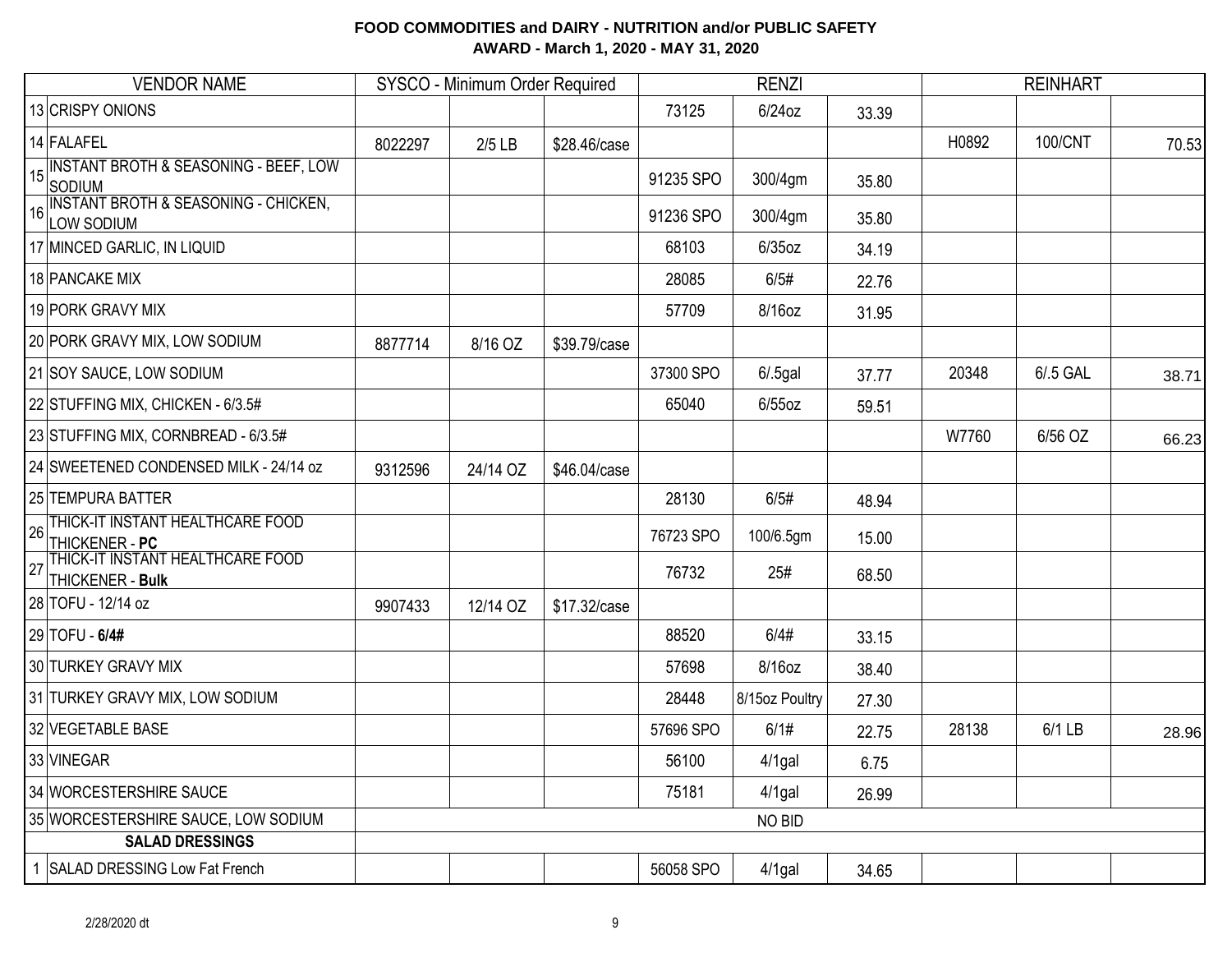| <b>VENDOR NAME</b>                            | SYSCO - Minimum Order Required |           | <b>RENZI</b> |       |       | <b>REINHART</b> |       |
|-----------------------------------------------|--------------------------------|-----------|--------------|-------|-------|-----------------|-------|
| 2 SALAD DRESSING Low Fat Ranch                |                                | 78427     | $4/1$ gal    | 39.05 |       |                 |       |
| 3 SALAD DRESSING Low Fat Golden Italian       |                                | 56025     | $4/1$ gal    | 28.49 |       |                 |       |
| 4 SALAD DRESSING Low Fat Thousand Island      |                                | 56147 SPO | $4/1$ gal    | 36.84 |       |                 |       |
| 5 SALAD DRESSING Catalina                     |                                | 67266 SPO | $4/1$ gal    | 40.49 |       |                 |       |
| 6 SALAD DRESSING Italian                      |                                | 56176     | $4/1$ gal    | 31.97 |       |                 |       |
| $\overline{7}$<br><b>SALAD DRESSING Ranch</b> |                                | 56171     | $4/1$ gal    | 33.94 |       |                 |       |
| 8 SALAD DRESSING Thousand Island              |                                | 56175 SPO | $4/1$ gal    | 32.30 |       |                 |       |
| 9 SALAD DRESSING POWDER MIX, Italian          |                                | 28215     | 12/7.6oz     | 29.86 |       |                 |       |
| <b>SPICES</b>                                 |                                |           |              |       |       |                 |       |
| <b>BASIL LEAVES</b>                           |                                | 68009     | 3/20oz       | 36.50 |       |                 |       |
| 2 BASIL, CRUSHED                              |                                |           |              |       | 10510 | 12/0Z           | 12.18 |
| 3 BLACK PEPPER                                |                                | 69355 SPO | 6/1#         | 54.16 | 24108 | 18/OZ           | 12.18 |
| 4 CELERY SALT                                 |                                | 68010 SPO | $6/36$ oz    | 41.04 | 24156 | 32/OZ           | 7.08  |
| 5 CHILI POWDER                                |                                | 67992 SPO | 6/1#         | 38.40 | 22890 | 17/0Z           | 8.15  |
| 6 CHIVES, DRIED - 1 oz                        |                                | 67991 SPO | $6/1$ oz     | 25.50 | 24012 | 1/OZ            | 5.27  |
| 7 CHIVES, DRIED - $6/#10$                     |                                |           | NO BID       |       |       |                 |       |
| 8 CINNAMON                                    |                                | 68011     | 6/1#         | 43.20 |       |                 |       |
| 9 CRUSHED RED PEPPER                          |                                | 67999     | $6/12$ oz    | 34.20 |       |                 |       |
| 10 DILL WEED                                  |                                | 68001 SPO | $6/5$ oz     | 49.15 | 10512 | 5/OZ            | 11.08 |
| 11 GARLIC, GRANULATED                         |                                | 68002     | $6/25$ oz    | 68.79 |       |                 |       |
| 12 GARLIC POWDER                              |                                | 69343 SPO | 6/19oz       | 51.40 | 24042 | 21/OZ           | 11.31 |
| 13 GROUND GINGER                              |                                | 69260 SPO | $6/16$ oz    | 53.00 | 28588 | 28/OZ           | 11.62 |
| 14 LEMON PEPPER                               |                                | 69345 SPO | $6/26$ oz    | 62.40 | 28758 | 28/OZ           | 10.31 |
| 15 MONTREAL STEAK SEASONING                   |                                | 69350 SPO | $6/26$ oz    | 53.82 |       |                 |       |
| 16 MRS. DASH SALT SUBSTITUTE - ORIGINAL       |                                |           |              |       | 13694 | 19/OZ           | 12.77 |
| 17 NUTMEG                                     |                                | 68012     | 6/1#         | 90.80 |       |                 |       |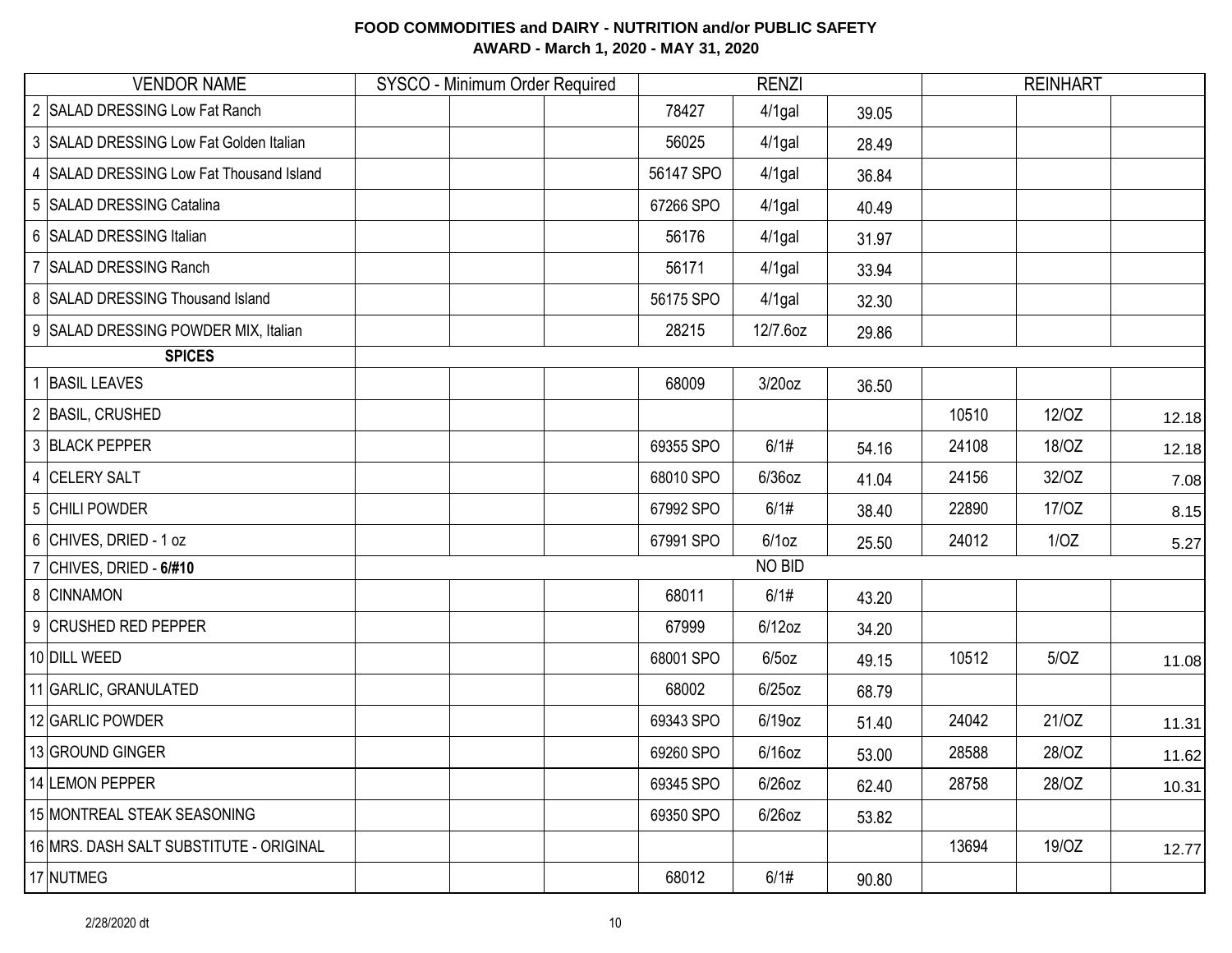| <b>VENDOR NAME</b>                   |         | SYSCO - Minimum Order Required |              |           | <b>RENZI</b> |       |       | <b>REINHART</b> |       |
|--------------------------------------|---------|--------------------------------|--------------|-----------|--------------|-------|-------|-----------------|-------|
| 18 ONIONS, dehydrated                | 5865498 | $6/2$ LB                       | \$61.48/case | 68005 SPO | 6/1#         | 34.50 |       |                 |       |
| 19 ONION POWDER                      |         |                                |              | 68006 SPO | 6/20oz       | 37.20 | 24400 | 20/OZ           | 6.72  |
| 20 OREGANO                           |         |                                |              | 68014     | 3/1.5#       | 46.20 |       |                 |       |
| 21 PAPRIKA                           |         |                                |              |           |              |       | 24186 | 18/OZ           | 9.92  |
| 22 PARSLEY FLAKES                    |         |                                |              | 68276     | $6/2$ oz     | 12.60 |       |                 |       |
| 23 POULTRY SEASONING                 |         |                                |              | 67995     | $6/12$ oz    | 54.01 |       |                 |       |
| 24 TACO SEASONING                    |         |                                |              | 56683     | 5#           | 14.90 |       |                 |       |
| <b>SOUP</b>                          |         |                                |              |           |              |       |       |                 |       |
| 1 CHICKEN NOODLE LO-SO - 7.5 oz      |         |                                |              | 76569     | 24/7.25oz    | 20.94 |       |                 |       |
| 2 CHICKEN NOODLE LO-SO - 50 oz       |         |                                |              | 11892 SPO | 12/50oz      | 44.20 |       |                 |       |
| 3 CREAM OF CELERY - 7.5 oz           |         |                                |              |           | NO BID       |       |       |                 |       |
| 4 CREAM OF CELERY, CONDENSED - 50 oz |         |                                |              | 76592     | 12/50oz      | 41.97 |       |                 |       |
| 5 CREAM OF CHICKEN - 7.5 oz          |         |                                |              | 36699     | 24/7.25oz    | 21.80 |       |                 |       |
| 6 CREAM OF CHICKEN, LO-SO - 7.5 oz   |         |                                |              |           | NO BID       |       |       |                 |       |
| 7 CREAM OF MUSHROOM - 7.5 oz         |         |                                |              | 36670     | 24/7.25oz    | 19.39 |       |                 |       |
| 9 CREAM OF MUSHROOM - 50 oz          |         |                                |              |           |              |       | 11290 | <b>12/#5CAN</b> | 44.91 |
| 10 CREAM OF MUSHROOM LO-SO #5        |         |                                |              | 36671 SPO | 24/7.25oz    | 19.99 |       |                 |       |
| 11 TOMATO - 7.5 oz                   |         |                                |              | 76590     | 24/7.25oz    | 18.15 |       |                 |       |
| 12 TOMATO, CONDENSED - 50 oz         |         |                                |              | 11890     | 12/50oz      | 33.80 |       |                 |       |
| 13 TOMATO LO-SO - #5                 | 4146445 | 12/50 OZ                       | \$49.2/case  |           |              |       |       |                 |       |
| 14 TOMATO LO-SO - 7.5 oz             |         |                                |              | 36994 SPO | 24/7.25oz    | 19.50 | 29300 | 24/7.50Z        | 20.46 |
| 15 VEGETABLE LO-SO - 7.5 oz          |         |                                |              | 36997 SPO | 24/7.25oz    | 20.17 |       |                 |       |
| <b>FROZEN DESSERTS</b>               |         |                                |              |           |              |       |       |                 |       |
| 1 ANGEL FOOD CAKE - Uniced - 6/20 oz |         |                                |              | 17922     | 6/8" Round   | 31.30 |       |                 |       |
| 2 APPLE PIE RAW                      |         |                                |              | 48034     | 6/46oz       | 32.15 |       |                 |       |
| 3 APPLE PIE BAKED                    |         |                                |              | 48336     | 6/10"        | 39.04 |       |                 |       |
| 4 APPLE PIE SUGAR FREE               |         |                                |              |           |              |       | D6966 | 6/38 OZ         | 37.17 |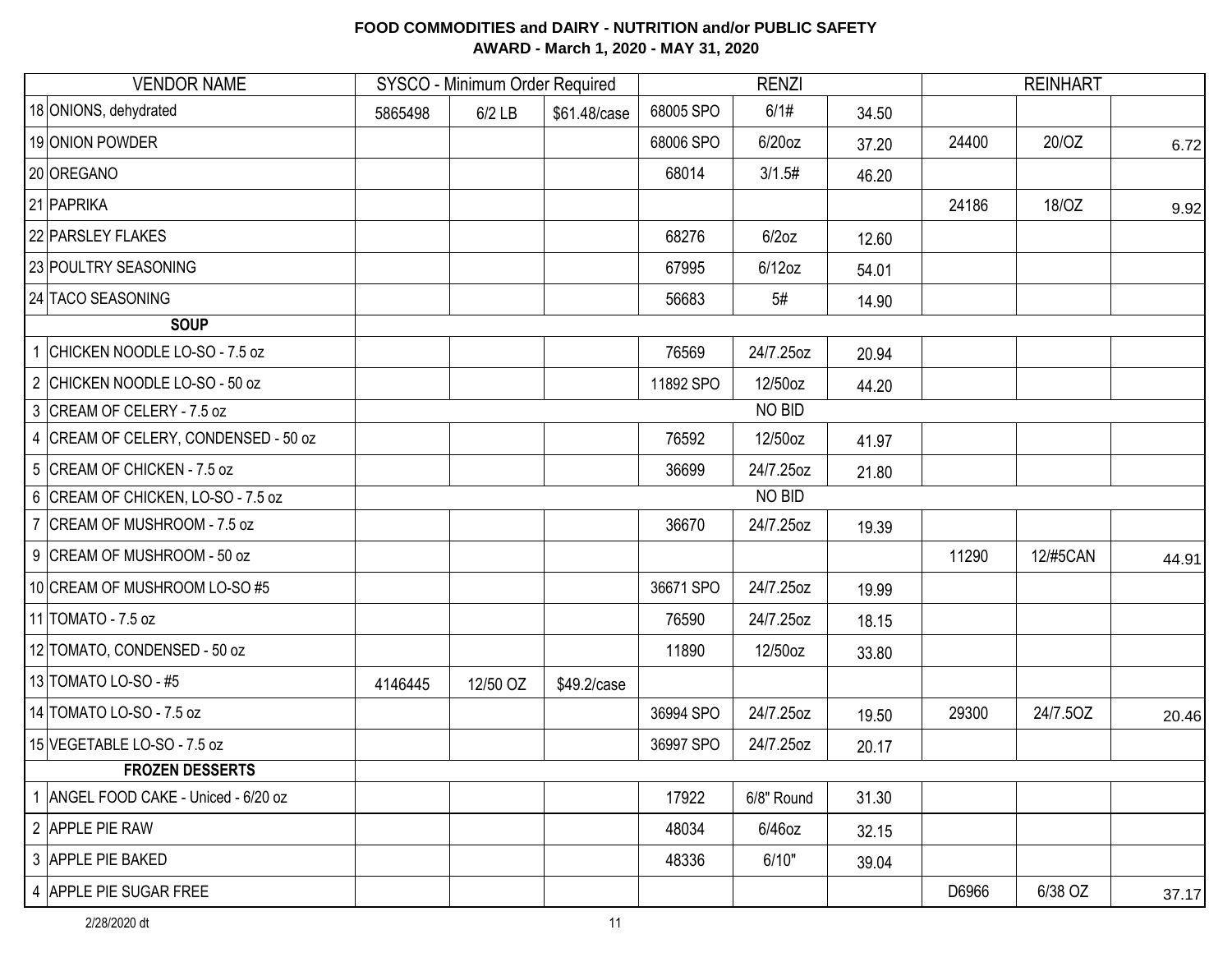| <b>VENDOR NAME</b>                           |         | SYSCO - Minimum Order Required |              |       | <b>RENZI</b>  |       |       | <b>REINHART</b> |       |
|----------------------------------------------|---------|--------------------------------|--------------|-------|---------------|-------|-------|-----------------|-------|
| 5 BERRY MEDLEY                               |         |                                |              | 45264 | 2/5#          | 24.25 |       |                 |       |
| 6 BLUEBERRY PIE RAW                          |         |                                |              | 48092 | 6/46oz        | 43.00 |       |                 |       |
| 7 BLUEBERRY PIE, DIET SUGAR FREE             |         |                                |              |       | NO BID        |       |       |                 |       |
| 8 BOSTON CREAM PIE                           |         |                                |              | 48025 | $6/33$ oz     | 38.35 |       |                 |       |
| 9 CARROT CAKE premade                        |         |                                |              | 48042 | 4/96oz        | 72.94 |       |                 |       |
| 10 CHERRY PIE RAW                            |         |                                |              | 48030 | 6/46oz        | 42.90 |       |                 |       |
| 11 CHERRY PIE, DIET SUGAR FREE               |         |                                |              |       | <b>NO BID</b> |       |       |                 |       |
| 12 CREAM PIE: Banana Cream                   |         |                                |              | 48176 | $6/27$ oz     | 33.40 |       |                 |       |
| 13 CREAM PIE: Chocolate                      |         |                                |              | 48089 | 6/10"         | 33.45 |       |                 |       |
| 14 CREAM PIE: Coconut Cream                  |         |                                |              | 48024 | 6/27oz        | 33.45 |       |                 |       |
| 15 FRUIT OF THE FOREST PIE                   |         |                                |              | 48040 | 6/10"         | 52.90 |       |                 |       |
| 16 ICE CREAM, CHOCOLATE - approx 4 oz        |         |                                |              | 71012 | 24/4oz        | 7.47  |       |                 |       |
| 17 ICE CREAM, STRAWBERRY - approx 4 oz       |         |                                |              | 71013 | 24/4oz        | 7.47  |       |                 |       |
| 18 ICE CREAM, VANILLA - approx 4 oz          |         |                                |              |       |               |       | 98228 | 2/24 CNT        | 14.73 |
| 19 ICE CREAM, VANILLA -LACTOSE - approx 4 oz | 1819242 | 24/4 OZ                        | \$10.36/case |       |               |       |       |                 |       |
| 20 ICE CREAM, NSA CHOCOLATE - approx 4 oz    |         |                                |              | 71002 | 24/4oz        | 7.34  |       |                 |       |
| 21 ICE CREAM, NSA VANILLA - approx 4 oz      |         |                                |              | 71009 | 24/4oz SF     | 7.34  |       |                 |       |
| 22 LEMON PIE                                 |         |                                |              | 48141 | $6/36$ oz     | 37.15 |       |                 |       |
| 23 STRAWBERRY RHUBARB PIE                    | 9785312 | 6/46 OZ                        | \$41.68/case |       |               |       |       |                 |       |
| 24 WHIP TOPPING - 12/32 oz                   |         |                                |              | 91000 | 12/32oz       | 33.50 |       |                 |       |
| 25 WHIPPED TOPPING - White - 12/16oz Bags    |         |                                |              |       |               |       | 26700 | 12/16 oz        | 39.86 |
| <b>JUICES / DRINK MIXES</b>                  |         |                                |              |       |               |       |       |                 |       |
| 1 APPLE - $46$ oz                            |         |                                |              | 47050 | 12/46oz       | 24.00 |       |                 |       |
| 2 CRANBERRY - 46 oz                          |         |                                |              | 47052 | 12/46oz       | 27.89 |       |                 |       |
| 3 GRAPE JUICE - 46 oz                        |         |                                |              | 47051 | 12/46oz       | 31.97 |       |                 |       |
| $4$ ORANGE - 64 oz                           |         |                                |              | 47057 | 12/46oz       | 32.55 |       |                 |       |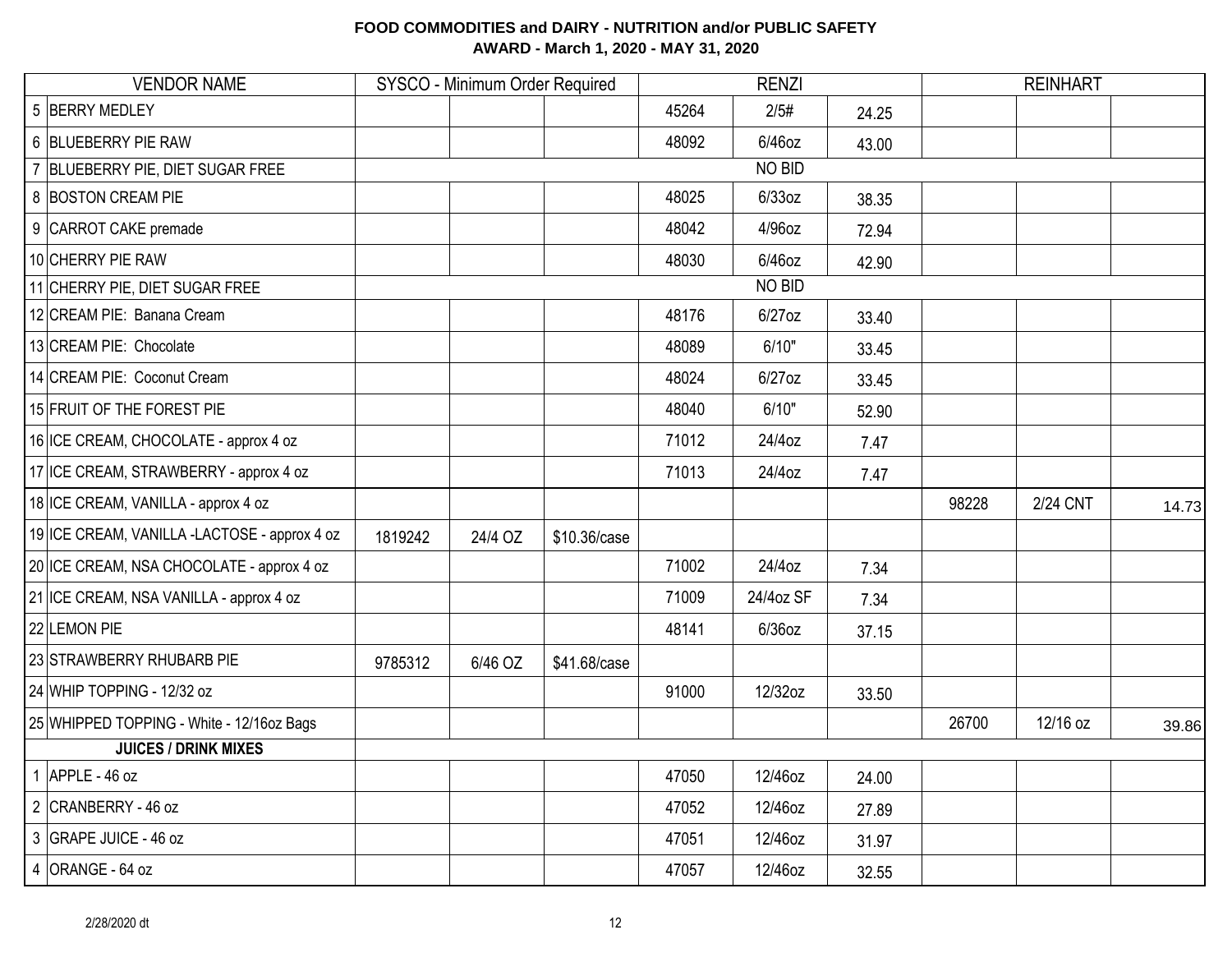| <b>VENDOR NAME</b>                                    |         | SYSCO - Minimum Order Required |              |           | <b>RENZI</b> |       | <b>REINHART</b> |          |       |  |
|-------------------------------------------------------|---------|--------------------------------|--------------|-----------|--------------|-------|-----------------|----------|-------|--|
| 5 PINEAPPLE - 46 oz                                   |         |                                |              | 47058     | 12/46oz      | 35.45 |                 |          |       |  |
| $6$ TOMATO - 46 oz                                    |         |                                |              | 47060     | 12/46oz      | 19.50 |                 |          |       |  |
| 7 APPLE EZO - 5.5 oz                                  |         |                                |              | 47046     | 48/5.5oz     | 21.22 |                 |          |       |  |
| 8 CRANBERRY EZO - 5.5 oz                              |         |                                |              |           |              |       | 14840           | 48/5.5OZ | 20.06 |  |
| 9 GRAPE EZO - 5.5 oz                                  | 4164497 | 48/5.5 OZ                      | \$24.12/case |           |              |       |                 |          |       |  |
| 10 ORANGE JUICE EZO - 5.5 oz                          |         |                                |              | 47049 SPO | 48/5.5oz     | 23.25 |                 |          |       |  |
| 11 ORANGE/PINEAPPLE EZO - 5.5 oz                      |         |                                |              |           | NO BID       |       |                 |          |       |  |
| 12 PINEAPPLE EZO - 5.5 oz                             |         |                                |              | 47048     | 48/5.5oz     | 22.15 |                 |          |       |  |
| 13 PRUNE EZO - 4 oz                                   |         |                                |              | 47356     | 72/4oz       | 14.90 |                 |          |       |  |
| 14 PRUNE EZO - 5.5 oz                                 |         |                                |              |           | NO BID       |       |                 |          |       |  |
| 15 TOMATO EZO - 5.5 oz                                |         |                                |              | 47325     | 48/5.5oz     | 17.05 |                 |          |       |  |
| 16 V-8 EZO LO SO - 5.5 oz, low sodium                 |         |                                |              | 47331     | 48/5.5oz     | 24.76 |                 |          |       |  |
| 17 NO SUGAR ADDED - APPLE - 5.5 oz                    |         |                                |              |           | NO BID       |       |                 |          |       |  |
| 18 NO SUGAR ADDED - GRAPE - 5.5 oz                    |         |                                |              |           | NO BID       |       |                 |          |       |  |
| 19 NO SUGAR ADDED - ORANGE - 5.5 oz                   |         |                                |              |           | NO BID       |       |                 |          |       |  |
| 20 NO SUGAR ADDED - PINEAPPLE - 5.5 oz                |         |                                |              |           | NO BID       |       |                 |          |       |  |
| 21 GRAPE DRINK MIX - POWDER - 21-24 oz                |         |                                |              | 27529     | 12/24oz      | 17.80 |                 |          |       |  |
| 22 ORANGE DRINK MIX - POWDER - 21-24 oz               |         |                                |              | 27530     | 12/24oz      | 17.80 |                 |          |       |  |
| 23 LEMONADE DRINK MIX - POWDER - 21-24 oz             |         |                                |              | 27527     | 12/24oz      | 17.80 |                 |          |       |  |
| PINK LEMONADE DRINK MIX - POWDER - 21-24<br>24<br>loz |         |                                |              | 27532     | 12/24oz      | 17.80 |                 |          |       |  |
| 25 ICE TEA DRINK MIX - POWDER - 21 - 24 oz            |         |                                |              | 27533     | 12/24oz      | 17.95 |                 |          |       |  |
| <b>BULK PRODUCTS</b>                                  |         |                                |              |           |              |       |                 |          |       |  |
| 1 AU GRATIN POTATOES - #10                            |         |                                |              | 34161     | 12/20.35oz   | 57.68 |                 |          |       |  |
| 2 BAKED BEANS (Gramma Brown) - #10                    |         |                                |              |           |              |       | 12664           | 6/#10    | 27.51 |  |
| 3 BEEF STEW - 10#                                     |         |                                |              | 66062 SPO | 6/#10        | 45.20 |                 |          |       |  |
| 4 BEETS, SLICED - #10                                 |         |                                |              | 62065     | 6/#10        | 22.40 |                 |          |       |  |
| $5$ BEETS, DICED - #10                                |         |                                |              |           |              |       | 10922           | 6/#10CAN | 26.74 |  |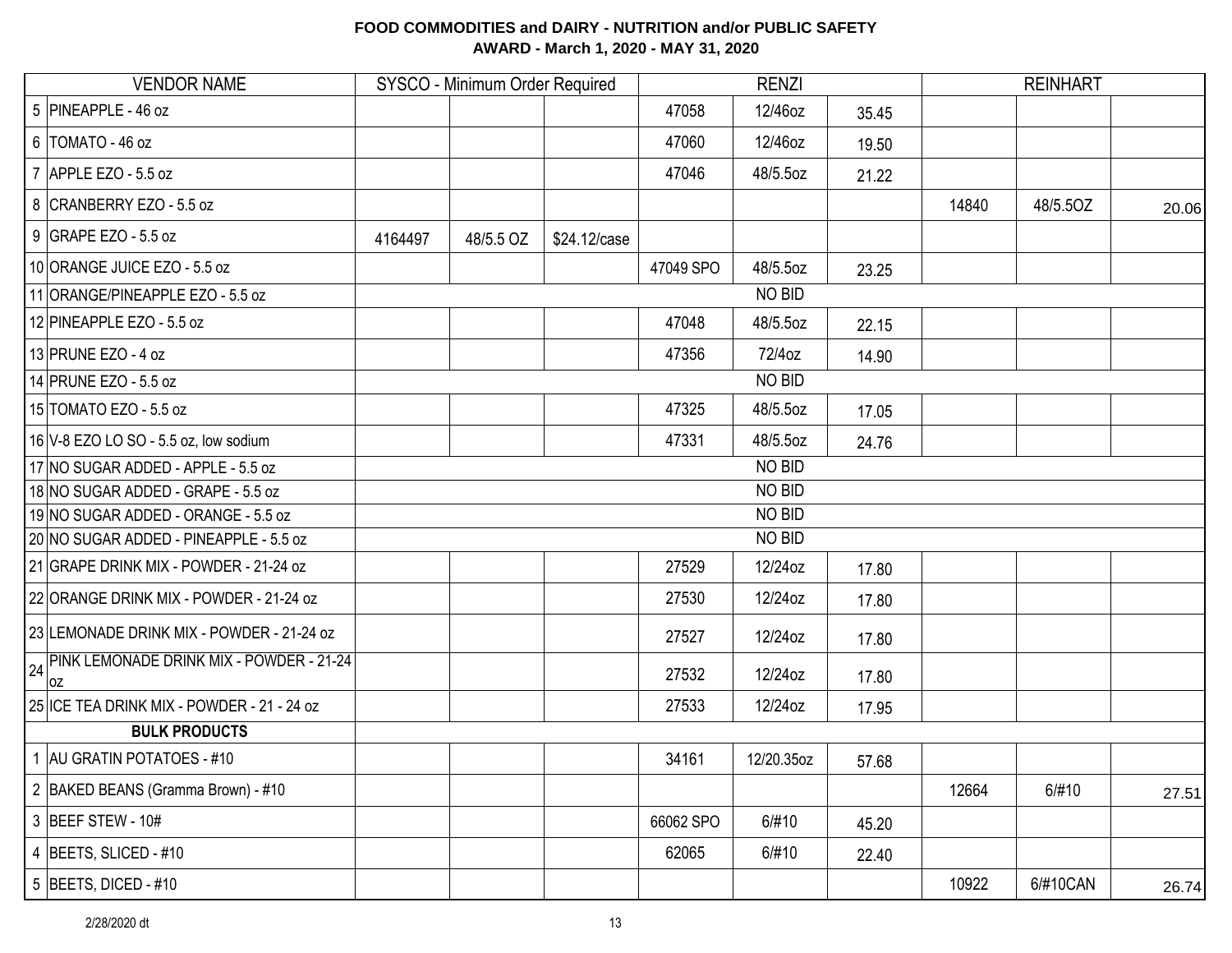| <b>VENDOR NAME</b>                     |         | SYSCO - Minimum Order Required |               |            | <b>RENZI</b> |        |       | <b>REINHART</b> |       |
|----------------------------------------|---------|--------------------------------|---------------|------------|--------------|--------|-------|-----------------|-------|
| 6 BLACK OLIVES - #10                   |         |                                |               | 59012      | 6/#10        | 38.15  |       |                 |       |
| 7 BROWN GRAVY, LOW SODIUM - #5         |         |                                |               | 57754      | 8/16oz Dry   | 33.40  |       |                 |       |
| 8 CANNONBALL BBQ SAUCE - gal           |         |                                |               | 57212      | $4/1$ gal    | 22.50  |       |                 |       |
| 9 CHEDDAR CHEESE SAUCE - #10           |         |                                |               | 63027      | 6/#10        | 36.20  |       |                 |       |
| 10 CHILI SAUCE - #10                   |         |                                |               | 57131      | 6/#10        | 28.30  |       |                 |       |
| 11 COFFEE - 14 - 16 oz                 |         |                                |               | 71105      | 24/14oz      | 123.37 |       |                 |       |
| 12 COFFEE, PILLOW PACK - 2.5 oz        |         |                                |               | 71021      | 84/2oz       | 59.99  |       |                 |       |
| 13 COFFEE, PILLOW PACK - 14 oz         |         |                                |               |            | NO AWARD     |        |       |                 |       |
| 14 COFFEE, DECAF - 14 - 16 oz          | 6958045 | 18/14 OZ                       | \$112.73/case |            |              |        |       |                 |       |
| 15 COFFEE, DECAF, PILLOW PACK - 2.5 oz |         |                                |               | 71260 SPO  | 84/2.5oz     | 87.60  |       |                 |       |
| 16 COFFEE, DECAF, PILLOW PACK - 14 oz  |         |                                |               |            | NO AWARD     |        |       |                 |       |
| 17 COLESLAW DRESSING - Gal             |         |                                |               | 56090      | $4/1$ gal    | 38.10  |       |                 |       |
| 18 CREAM STYLE CORN - #10              |         |                                |               | 62035      | 6/#10        | 29.25  |       |                 |       |
| 19 GARBANZO BEANS (CHIC PEAS) - #10    |         |                                |               | 62059      | 6/#10        | 21.66  |       |                 |       |
| 20 GRAPE JELLY - #10                   |         |                                |               |            |              |        | M3894 | 6/#10CAN        | 57.15 |
| 21 GRAPE JELLY - 132 oz                |         |                                |               | 91435      | 6/132oz      | 43.15  |       |                 |       |
| 22 GREEN BEANS - #10                   |         |                                |               | 60093      | 6/#10        | 21.44  |       |                 |       |
| 23 GREEN BEANS, 14 -16 oz              |         |                                |               | 45244 Frzn | 12/2#        | 21.56  |       |                 |       |
| 24 GREEN PEPPERS - #10                 |         |                                |               | 60095      | 6/#10        | 29.45  |       |                 |       |
| 25 HOT SAUCE, MONARCH or equal - gal   |         |                                |               | 61004      | $4/1$ gal    | 22.25  |       |                 |       |
| 26 JALAPENOS - #10                     |         |                                |               | 63065      | 6/#10        | 24.51  |       |                 |       |
| 27 KETCHUP - #10                       |         |                                |               | 57081      | 6/#10        | 23.94  |       |                 |       |
| 28 KETCHUP, 12 - 14 oz bottle          |         |                                |               |            |              |        | 12040 | 24/14 OZ        | 24.87 |
| 29 KIDNEY BEANS - #10                  |         |                                |               | 62000      | 6/#10        | 23.69  |       |                 |       |
| 30 KIDNEY BEANS, 14 - 16 oz            |         |                                |               |            | NO BID       |        |       |                 |       |
| 31 MASHED POTATOES - #10               |         |                                |               | 34139      | 6/#10        | 49.70  |       |                 |       |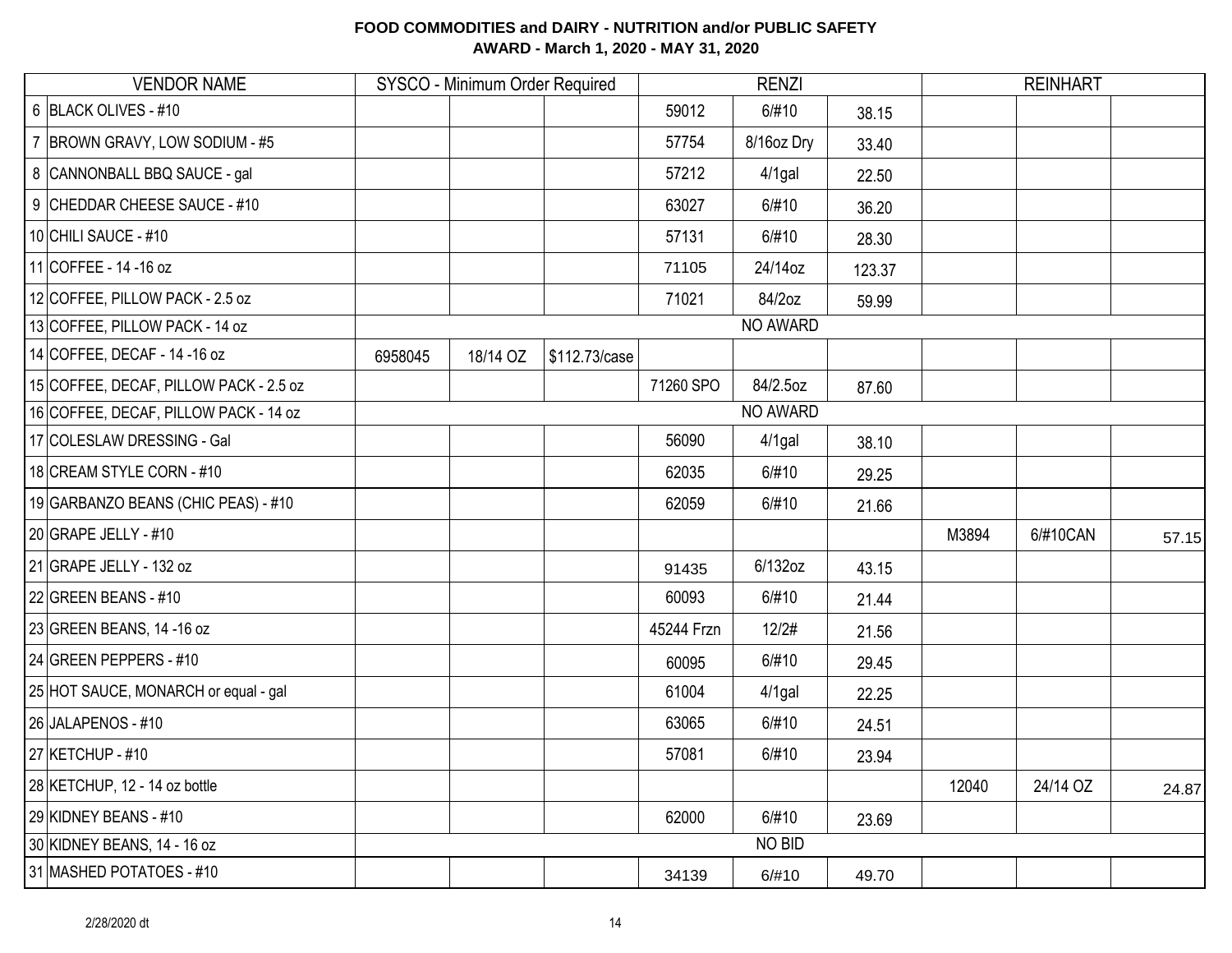| <b>VENDOR NAME</b>                         |         | SYSCO - Minimum Order Required |              |           | <b>RENZI</b> |       |       | <b>REINHART</b> |       |
|--------------------------------------------|---------|--------------------------------|--------------|-----------|--------------|-------|-------|-----------------|-------|
| 32 MAYONNAISE, REGULAR - Gal               |         |                                |              | 56205     | $4/1$ gal    | 23.19 |       |                 |       |
| 33 MAYONNAISE, LOW FAT - Gal               |         |                                |              | 56024     | $4/1$ gal    | 28.30 |       |                 |       |
| 34 MUSHROOMS - #10                         |         |                                |              | 68024     | 6/#10        | 39.80 |       |                 |       |
| 35 MUSTARD - 12 oz bottle                  |         |                                |              | 57927     | 12/12oz      | 18.00 |       |                 |       |
| 36 MUSTARD - Gal                           |         |                                |              |           |              |       | L4824 | 4/1 GAL         | 12.34 |
| 37 NORTHERN BEAN - 10#                     |         |                                |              | 95412     | 6/#10        | 23.05 |       |                 |       |
| 38 PEANUT BUTTER - 5#                      |         |                                |              | 92542     | 6/5#         | 43.15 |       |                 |       |
| 39 PEPPERS, RED & GREEN - 10#              |         |                                |              | 60095     | 6/#10        | 29.45 |       |                 |       |
| 40 PICKLES, DILL - gal                     |         |                                |              | 61040     | $2/1$ gal    | 14.03 |       |                 |       |
| 41 PICKLES, DILL - 5 gal                   | 7158815 | <b>1/5 GAL</b>                 | \$26.65/case |           |              |       |       |                 |       |
| 42 PINTO BEANS - #10                       |         |                                |              | 62075 SPO | 6/#10        | 22.10 |       |                 |       |
| 43 PIZZA SAUCE Grade A - #10               |         |                                |              | 57051     | 6/#10        | 24.49 |       |                 |       |
| 44 POTATOES, DICED - 10#                   |         |                                |              | 62084     | 6/#10        | 25.55 |       |                 |       |
| 45 POTATOES, DICED, FRESH VAC PACKED - 10# |         |                                |              | 26026     | 2/10#        | 17.10 |       |                 |       |
| 46 POTATO PEARL Vitamin C Enriched - 5#    |         |                                |              |           |              |       | M6588 | 6/6 LB          | 51.60 |
| 47 POTATO - SCALLOPED - 20.35 oz           |         |                                |              | 34165     | 12/20.35oz   | 54.30 |       |                 |       |
| 48 PUMPKIN - #10                           |         |                                |              | 62083     | 6/#10        | 39.44 |       |                 |       |
| 49 RAISINS - 30#                           |         |                                |              |           |              |       | 14588 | 30/LB           | 48.34 |
| 50 RAVIOLI - #10                           |         |                                |              | 66065     | 6/#10        | 33.35 |       |                 |       |
| 51 RED PEPPERS - #10                       |         |                                |              | 58997     | 6/#10        | 32.59 |       |                 |       |
| 52 REFRIED BEANS - #10 or 115 oz           |         |                                |              | 62013     | 6/112oz      | 38.55 |       |                 |       |
| 53 REFRIED BEANS, VEGETARIAN - #10         |         |                                |              | 92603     | 6/115oz      | 29.77 |       |                 |       |
| 54 SALSA - #10                             |         |                                |              | 57061     | 6/#10        | 30.74 |       |                 |       |
| 55 SAUERKRAUT - #10                        |         |                                |              | 62082     | 6/#10        | 26.10 |       |                 |       |
| 56 SPAGHETTI SAUCE - #10                   |         |                                |              | 57336     | 6/#10        | 25.05 |       |                 |       |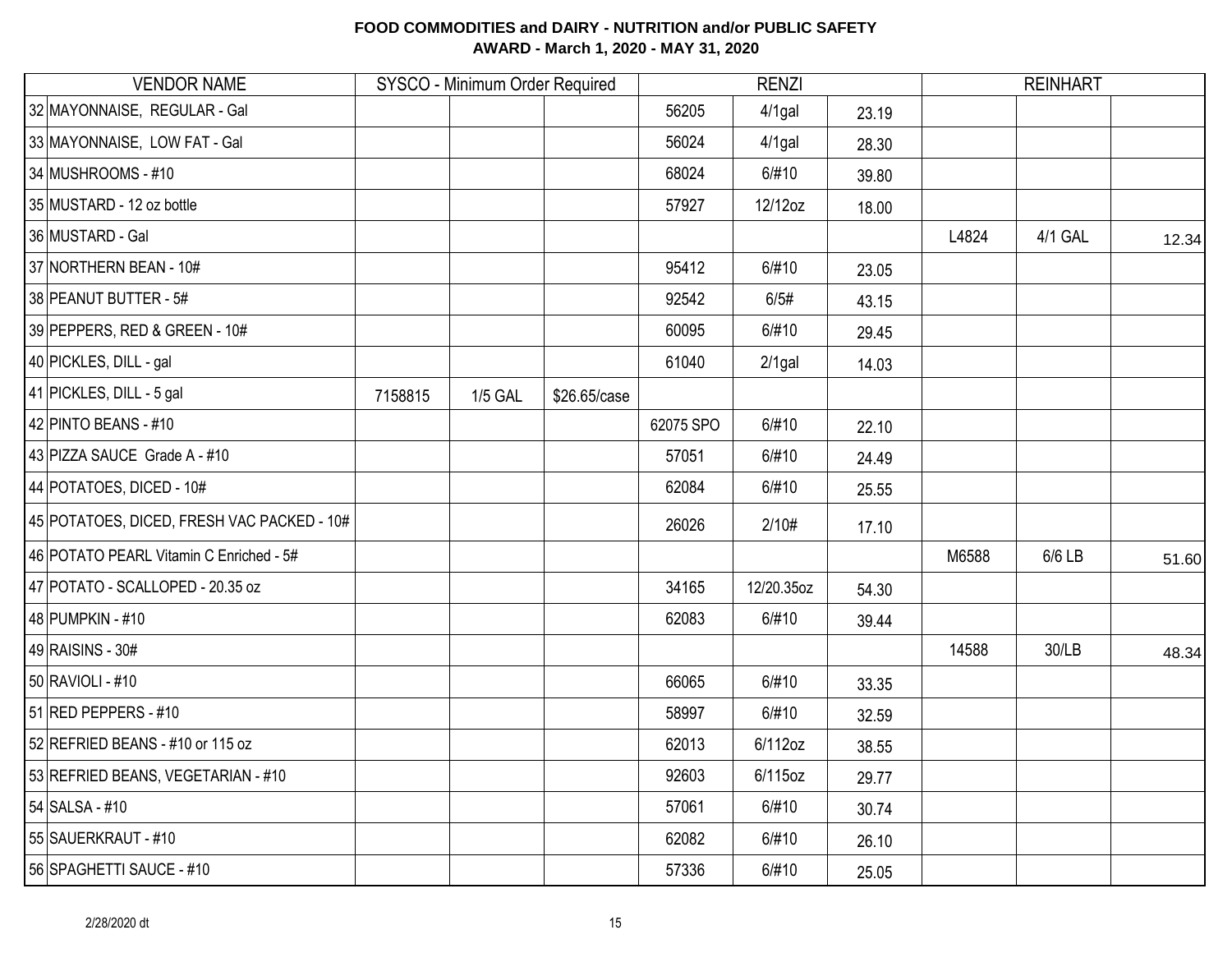| <b>VENDOR NAME</b>                         | SYSCO - Minimum Order Required |            | <b>RENZI</b> |       |       | <b>REINHART</b> |       |
|--------------------------------------------|--------------------------------|------------|--------------|-------|-------|-----------------|-------|
| 57 SPAGHETTI SAUCE, LOW SODIUM - #10       |                                | 57021      | 6/#10        | 24.45 |       |                 |       |
| 58 STEWED TOMATO, Grade A - #10            |                                | 56970      | 6/#10        | 24.10 |       |                 |       |
| 59 STEWED TOMATO, LOW SODIUM Grade A - #10 |                                |            | NO BID       |       |       |                 |       |
| 60 STRAWBERRY PRESERVES - 4#               |                                | 91424      | 6/4#         | 43.20 |       |                 |       |
| 61 STRAWBERRY TOPPING - 580Z               |                                |            |              |       | 31468 | 6/58 OZ         | 46.53 |
| 62 SWEET POTATOES, syrup Grade A - #10     |                                | 92369      | 6/#10        | 31.73 |       |                 |       |
| 63 TEA BAGS, Regular                       |                                | 71451      | 10/100ct     | 26.45 |       |                 |       |
| 64 TOMATOES, CRUSHED - #10                 |                                | 57016      | 6/#10        | 23.65 |       |                 |       |
| 65 TOMATO PASTE, Grade A - #10             |                                | 59085      | 6/#10        | 30.70 |       |                 |       |
| 66 TOMATO PASTE, LOW SODIUM Grade A - #10  |                                |            | NO BID       |       |       |                 |       |
| 67 TOMATO SAUCE, Grade A - #10             |                                | 57055      | 6/#10        | 22.80 |       |                 |       |
| 68 TOMATO SAUCE, LOW SODIUM Grade A - #10  |                                | 57021      | 6/#10        | 24.45 |       |                 |       |
| 69 WAX BEANS - 14 - 16 oz                  |                                | 45338 Frzn | 12/2#        | 21.77 |       |                 |       |
| 70 WAX BEANS - #10                         |                                | 62022      | 6/#10        | 26.81 |       |                 |       |
| 71 VEGETARIAN BEAN - #10                   |                                | 60097      | 6/#10        | 23.39 |       |                 |       |
| 72 3-BEAN SALAD - #10                      |                                |            |              |       | 56124 | 6/#10CAN        | 32.65 |
| 73 4-BEAN SALAD - #10                      |                                | 10974      | 6/#10        | 31.99 |       |                 |       |
| <b>INDIVIDUAL SERVING ITEMS</b>            |                                |            |              |       |       |                 |       |
| 1 CHIPS - Corn - 1 oz                      |                                | 77540 SPO  | 104/1oz      | 30.99 | J1804 | 64/2 OZ         | 29.80 |
| 2 DORITOS - Cool Ranch - 1 oz              |                                | 77546 SPO  | 104/1oz      | 31.76 | F4892 | 72/1 OZ         | 23.41 |
| 3 DORITOS - Nacho Cheese - 1 oz            |                                | 77545      | 104/1oz      | 31.76 |       |                 |       |
| 4 FUNYUNS CHIPS - .75 oz                   |                                | 77484      | 104/.75oz    | 33.09 |       |                 |       |
| 5 HOT CHOCOLATE, SUGAR FREE PACKET         |                                | 48229 SPO  | 6/40ct       | 36.75 |       |                 |       |
| 6 ORANGE JUICE - 4 oz                      |                                | 47000      | 72/4oz       | 13.01 |       |                 |       |
| 7 POTATO CHIP - regular - 1 oz             |                                | 77542      | 104/1oz      | 31.94 |       |                 |       |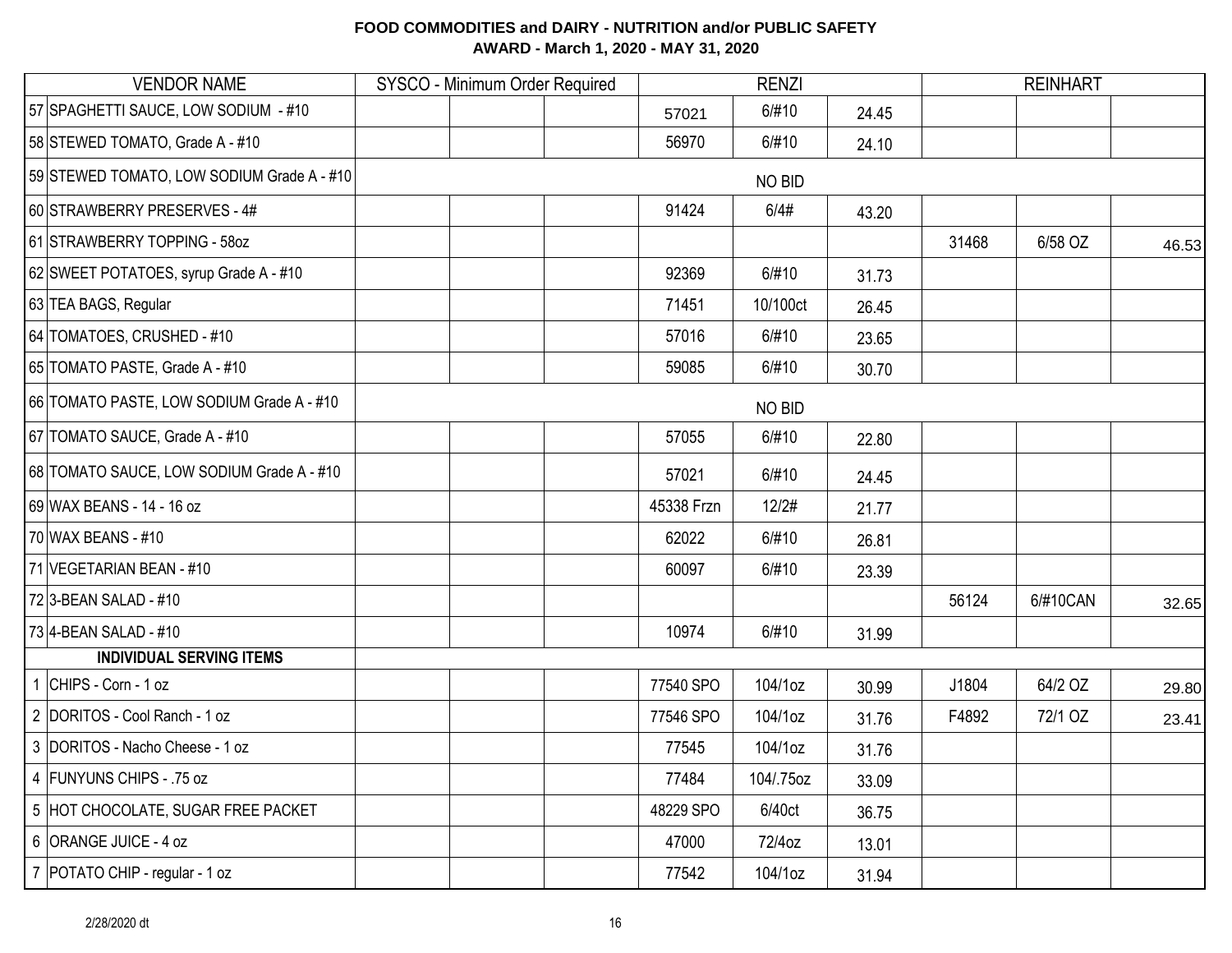| <b>VENDOR NAME</b>                            |         | SYSCO - Minimum Order Required |              |              | <b>RENZI</b> |       |       | <b>REINHART</b> |       |
|-----------------------------------------------|---------|--------------------------------|--------------|--------------|--------------|-------|-------|-----------------|-------|
| 8 POTATO CHIP - BBQ - 1 oz                    |         |                                |              | 77541        | 104/1oz      | 31.94 |       |                 |       |
| 9 POTATO CHIP - Sour Cream & Onion - 1 oz     |         |                                |              | 77543        | 104/1oz      | 31.94 |       |                 |       |
| 10 PRETZELS - 1 oz                            |         |                                |              | 77532        | 88/1oz       | 29.15 |       |                 |       |
| 11 TORTILLA CHIPS - 2 oz                      |         |                                |              | 78574 Scoops | 72/.875oz    | 22.95 |       |                 |       |
| 12 PC APPLESAUCE                              |         |                                |              | 64153        | 96/4.5oz     | 25.83 |       |                 |       |
| 13 PC BBQ SAUCE                               |         |                                |              | 66218        | 100/1oz      | 9.11  |       |                 |       |
| 14 PC BUTTER cups                             |         |                                |              |              |              |       | G1358 | 8LB             | 26.75 |
| 15 PC CEREAL - GLUTEN FREE CHEX               |         |                                |              | 84166        | 96/1oz       | 21.88 |       |                 |       |
| 16 PC COFFEE                                  |         |                                |              | 71220        | 84/1.75oz    | 46.04 |       |                 |       |
| 17 PC COFFEE, DECAF                           | 5259346 | 5/100 CT                       | \$55.81/case |              |              |       |       |                 |       |
| 18 PC CREAM CHEESE                            |         |                                |              | 25001        | 100/1oz      | 18.29 |       |                 |       |
| 19 PC DIET CRANBERRY SAUCE                    | 9278136 | 200/.5 OZ                      | \$24.76/case | 64053 SPO    | 200/.5oz     | 25.48 |       |                 |       |
| 20 PC HALF & HALF                             |         |                                |              |              |              |       | J9342 | 400/CNT         | 12.94 |
| 21 PC JELLY - diet                            |         |                                |              | 66222        | 200/12gm     | 14.38 |       |                 |       |
| 22 PC JELLY - regular                         | 5258835 | 400/10 GM                      | \$22.25/case |              |              |       |       |                 |       |
| 23 PC KETCHUP                                 |         |                                |              | 59086        | 1000/9gm     | 17.50 |       |                 |       |
| 24 PC MAPLE SYRUP, Sugar Free                 |         |                                |              |              | NO AWARD     |       |       |                 |       |
| 25 PC MARGARINE cups                          |         |                                |              | 82112        | 900/5gm      | 21.85 |       |                 |       |
| 26 PC MAYONAISE                               |         |                                |              | 66585        | 500/9gm      | 16.30 |       |                 |       |
| 27 PC MUSTARD                                 |         |                                |              | 66223        | 500/4.5gm    | 7.29  |       |                 |       |
| 28 PC PANCAKE SYRUP                           |         |                                |              | 66229        | 100/1.5oz    | 9.45  |       |                 |       |
| 29 PC PANCAKE SYRUP, Sugar Free               |         |                                |              | 66235 SPO    | 100/1oz      | 9.30  | 10772 | 100/CNT         | 14.77 |
| 30 PC PEANUT BUTTER                           |         |                                |              | 66527        | 200/.5oz     | 21.91 |       |                 |       |
| 31 POPCORN, Smart Food, White Cheddar - .5 oz |         |                                |              | 73325        | 72/.5oz      | 21.99 |       |                 |       |
| 32 PC RELISH                                  |         |                                |              | 66219        | 200/9gm      | 7.00  |       |                 |       |
| 33 PC SALT SUBSTITUTE                         | 1116052 | 300/0.03OZ                     | \$23.81/case |              |              |       |       |                 |       |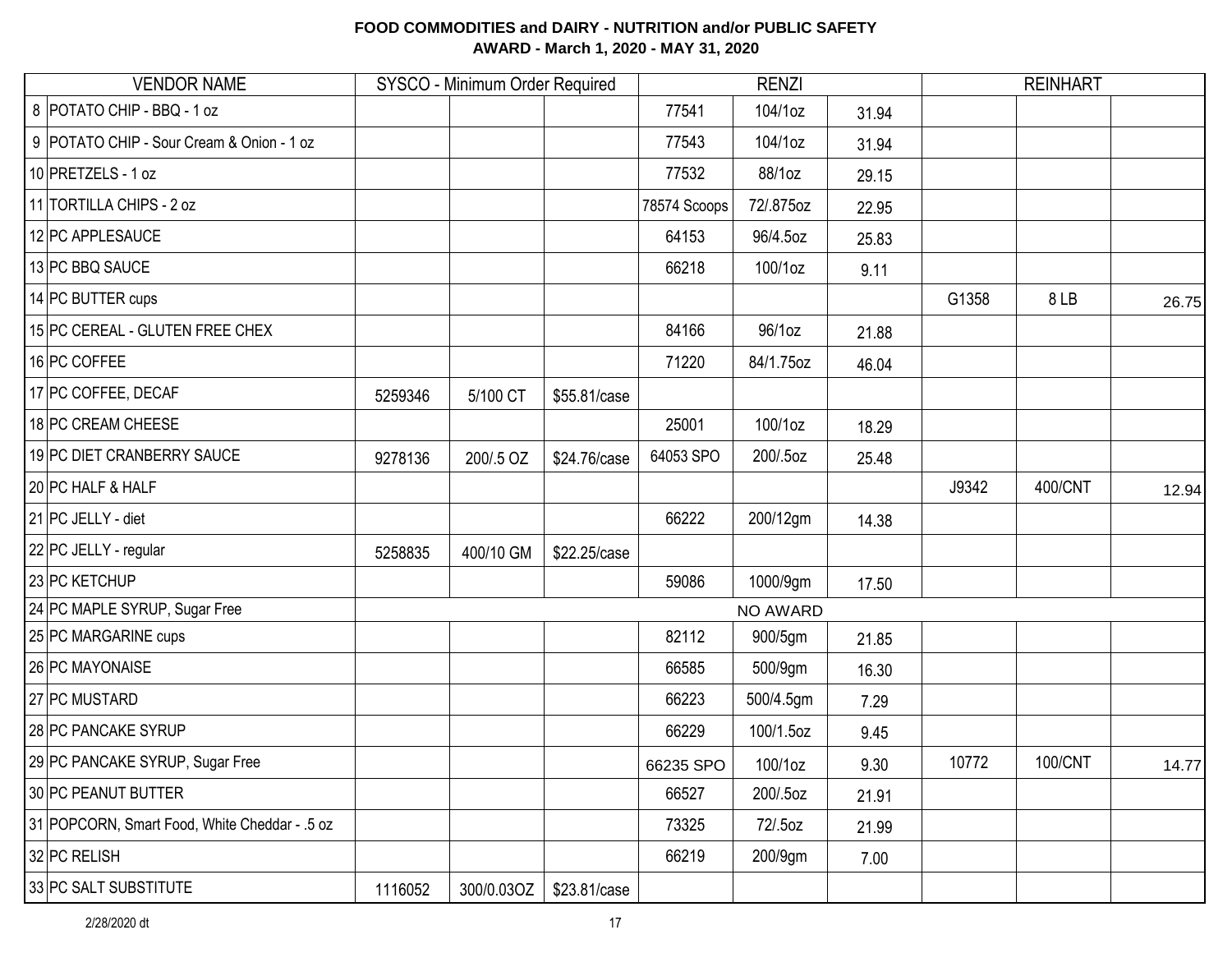| <b>VENDOR NAME</b>                                                              |         | SYSCO - Minimum Order Required |              |           | <b>RENZI</b>      |       |              | <b>REINHART</b> |       |
|---------------------------------------------------------------------------------|---------|--------------------------------|--------------|-----------|-------------------|-------|--------------|-----------------|-------|
| 34 PC SPLENDA                                                                   |         |                                |              | 67002     | 2000ct            | 25.07 |              |                 |       |
| 35 PC SUGAR                                                                     |         |                                |              | 67001     | 2000ct            | 11.89 |              |                 |       |
| 36 PC SOUR CREAM cups                                                           |         |                                |              |           |                   |       | 27792        | 100/1 OZ        | 13.80 |
| 37 PC SWEET & SOUR                                                              |         |                                |              | 66236     | 100/1oz           | 10.24 |              |                 |       |
| FRUITS & VEGETABLES, FRESH and CANNED                                           |         |                                |              |           |                   |       |              |                 |       |
| 1 APPLES, fresh                                                                 |         |                                |              | 88025     | 40#120ct          | 21.30 |              |                 |       |
| APPLES: sliced, juice or water packed, Grade A -<br>$\overline{2}$<br>#10       |         |                                |              | 10251     | 6/#10             | 36.99 |              |                 |       |
| 3 APPLESAUCE Unsweetened, Grade A - #10                                         |         |                                |              |           |                   |       | J2962        | 6/#10CAN        | 22.09 |
| 4 APRICOTS - Grade A - #10                                                      |         |                                |              | 11266     | 6/#10             | 34.79 |              |                 |       |
| 5 BANANAS, fresh - 150 ct                                                       |         |                                |              | 88036     | 150 <sub>ct</sub> | 22.40 |              |                 |       |
| 6 FROZEN BERRY MEDLEY - 20#                                                     |         |                                |              |           |                   |       | G2056        | 10 LB           | 24.54 |
| 7 CABBAGE, fresh                                                                |         |                                |              | 88088     | 50#               | 10.20 |              |                 |       |
| 8 CANTELOPE, fresh                                                              |         |                                |              | 88039     | 12-15ct           | 25.90 | 75104        | 35/LB           | 20.87 |
| 9 CELERY. Bunch                                                                 | 9355264 | 1/6 CT                         | \$12.14/case | 88308     | 1ct               | 2.15  |              |                 |       |
| 10 COLE SLAW MIX - 4/5# bags                                                    |         |                                |              |           |                   |       | 75054        | 4/5 LB          | 18.76 |
| 11 CRANBERRY SAUCE Whole, Grade A - #10                                         |         |                                |              | 64049 SPO | 6/101oz           | 41.10 |              |                 |       |
| 12 CRANBERRY SAUCE, Jellied, Grade A - #10                                      |         |                                |              | 47037     | 6/101oz           | 41.59 |              |                 |       |
| 13 CUCUMBERS, fresh - 24-30 case                                                |         |                                |              | 88110     | 15#               | 16.45 | 67732        | 45/LB           | 38.21 |
| CRUSHED PINEAPPLE: fancy, juice Hawaiian<br>$\vert$ 14<br>Coarse, Grade A - #10 |         |                                |              | 64045     | 6/#10             | 22.79 |              |                 |       |
| FROZEN STRAWBERRIES, UNSWEETENED -<br>Grade A - 6/5#                            |         |                                |              | 45177     | 10#               | 16.00 | <b>BA722</b> | 30/LB           | 49.81 |
| <b>FROZEN STRAWBERRIES, SWEETENED -</b><br>16<br>Grade A - 6/5#                 |         |                                |              |           |                   |       | J3988        | 6/6.5 LB        | 53.34 |
| 17 FRUIT COCKTAIL, Grade A - #10                                                |         |                                |              | 61041     | 6/#10             | 29.79 |              |                 |       |
| 18 FRUIT CUPS, 4 oz - Grade A                                                   |         |                                |              | 46233     | 36/4oz            | 18.76 |              |                 |       |
| 19 FRUIT MEDLEY, Festival/Classic, melon pieces,<br>grapes - Grade A - #10      | 3856507 | $2/8$ LB                       | \$31.33/case |           |                   |       |              |                 |       |
| 20 GREEN PEPPERS, fresh                                                         |         |                                |              |           |                   |       | 75946        | 1 1/9 BU        | 26.62 |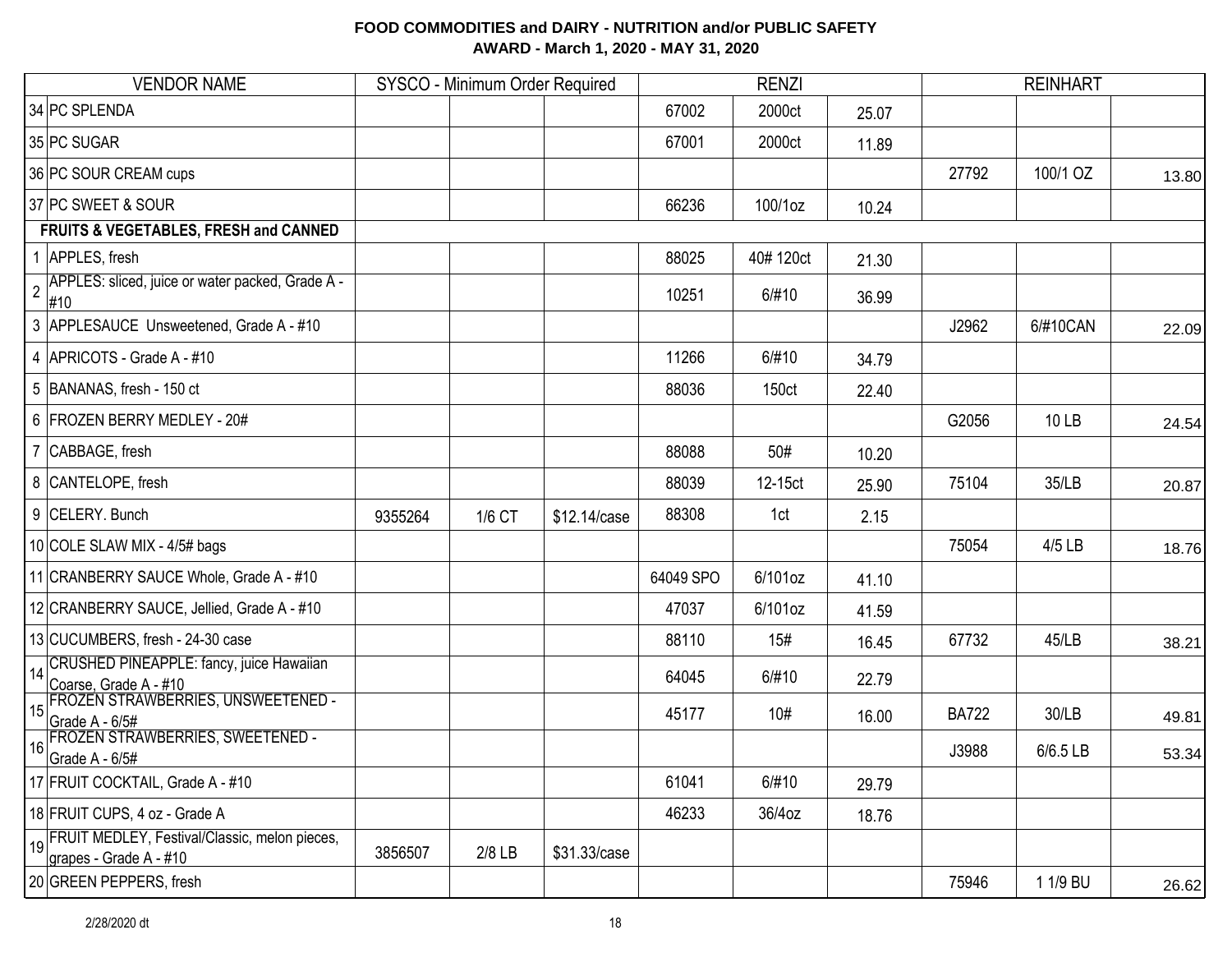| <b>VENDOR NAME</b>                                      |         | SYSCO - Minimum Order Required |              |             | <b>RENZI</b> |       | <b>REINHART</b> |                |       |
|---------------------------------------------------------|---------|--------------------------------|--------------|-------------|--------------|-------|-----------------|----------------|-------|
| 21 HONEYDEW MELON, fresh                                |         |                                |              |             |              |       | 75736           | 6/CNT          | 20.52 |
| 22 LETTUCE, Iceberg, fresh, head                        |         |                                |              | 88124       | 24ct         | 41.62 |                 |                |       |
| 23 LETTUCE, Iceberg, fresh, bag                         |         |                                |              | 88131       | 4/5#         | 28.70 |                 |                |       |
| 24 MANDARIN ORANGE, sections, light, Grade A -<br>#10   |         |                                |              | 66031       | 6/#10        | 29.97 |                 |                |       |
| 25 ONIONS, fresh                                        |         |                                |              |             |              |       | 78176           | 50 LB          | 13.68 |
| 26 ORANGES, fresh                                       |         |                                |              |             |              |       | 78816           | <b>138/CNT</b> | 31.43 |
| 27 PEACHES yellow, light cling halves, Grade A -<br>#10 |         |                                |              | 64008 Diced | 6/#10        | 37.40 |                 |                |       |
| 28 PEACHES sliced, light Grade A - #10                  |         |                                |              | 63043       | 6/#10        | 28.15 |                 |                |       |
| 29 PEARS halves, light Grade A - #10                    |         |                                |              | 64019       | 6/#10        | 41.53 |                 |                |       |
| 30 PEARS pieces, light Grade A - #10                    |         |                                |              | 64012       | 6/#10        | 27.75 |                 |                |       |
| 31 PINEAPPLE TIDBITS: light, Grade A - #10              | 0680674 | 6/#10                          | \$22.5/case  |             |              |       |                 |                |       |
| 32 PINEAPPLE, sliced, juice packed, Grade A - #10       |         |                                |              | 63037       | 6/#10        | 30.09 |                 |                |       |
| 33 PLUMS, fresh                                         |         |                                |              |             |              |       | AJ654           | 28/LB          | 38.13 |
| 34 POTATOES, fresh                                      |         |                                |              |             |              |       | J5700           | 50/LB          | 16.84 |
| 35 SEEDLESS RAISINS - Grade A                           |         |                                |              |             |              |       | 14588           | 30/LB          | 48.34 |
| 36 SNOW PEAS                                            | 1008382 | 1/10LB                         | \$24.08/case |             |              |       |                 |                |       |
| 37 SWEET POTATO, MASHED - frozen                        | 2497089 | 12/2 LB                        | \$51.94/case |             |              |       |                 |                |       |
| 38 TOMATOES, fresh                                      |         |                                |              | 88208       | 25#          | 40.15 |                 |                |       |
| TROPICAL FRUIT, papaya, banana - Grade A -<br>39<br>#10 |         |                                |              | 64030       | 6/#10        | 32.59 |                 |                |       |
| 40 TURNIPS                                              |         |                                |              | 45327 Diced | 20# Frzn     | 35.00 |                 |                |       |
| 41 WATERMELON, fresh                                    |         |                                |              | 88076       | 1ct          | 8.61  |                 |                |       |
| <b>VEGETABLES - FROZEN</b>                              |         |                                |              |             |              |       |                 |                |       |
| ASPARAGUS, Grade A                                      |         |                                |              | 45086       | 6/2.5#       | 26.90 |                 |                |       |
| 2 BREAKFAST CUBE POTATOES, Grade A                      |         |                                |              | 34395       | 6/5#         | 42.16 |                 |                |       |
| 3 BROCCOLI, CUT, Grade A                                |         |                                |              | 45131       | 20#          | 16.05 |                 |                |       |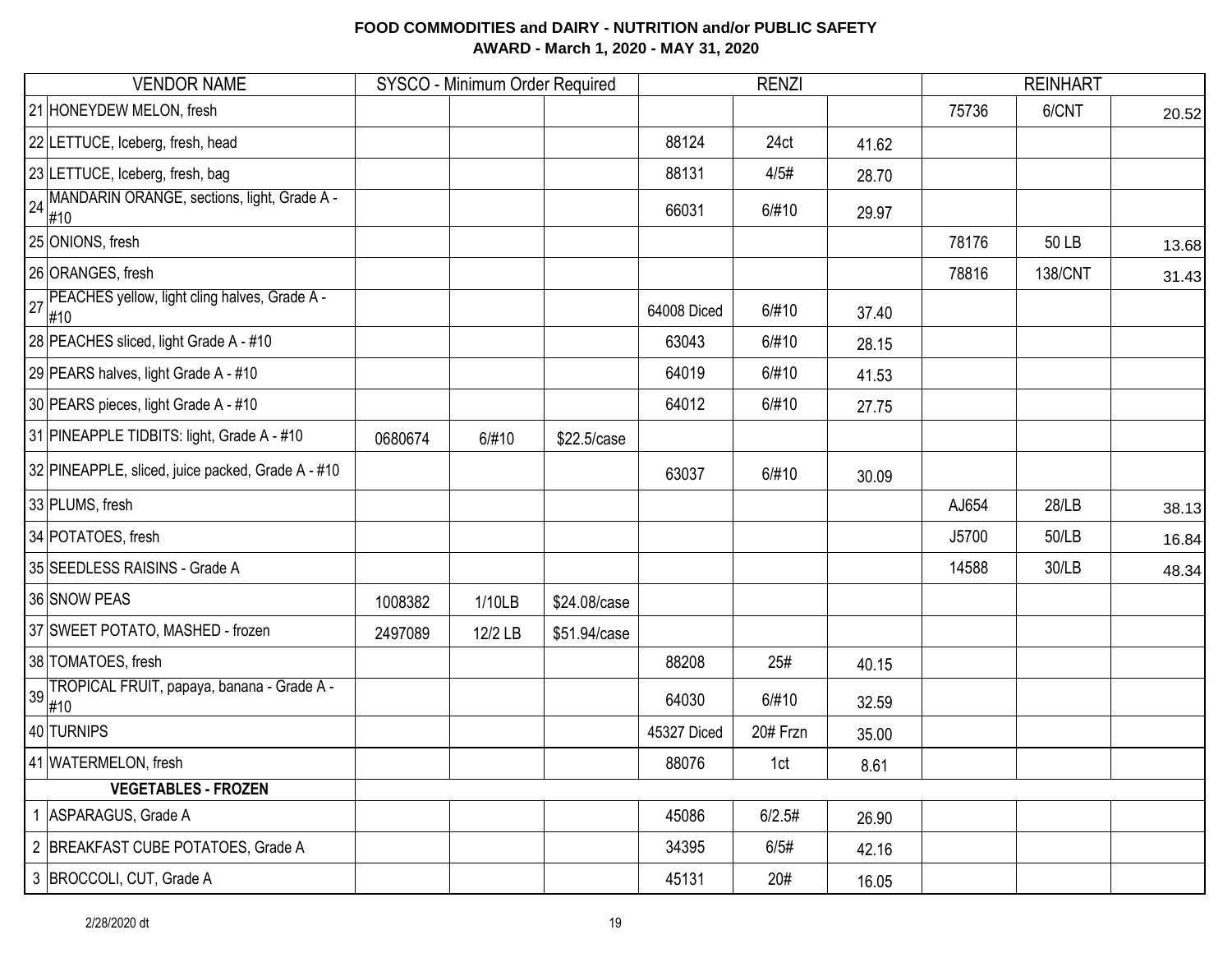| <b>VENDOR NAME</b>                     |         | SYSCO - Minimum Order Required |              |           | <b>RENZI</b> |       | <b>REINHART</b> |         |       |
|----------------------------------------|---------|--------------------------------|--------------|-----------|--------------|-------|-----------------|---------|-------|
| 4 BROCCOLI SPEARS, Grade A             | 7288119 | 12/2 LB                        | \$23.09/case |           |              |       |                 |         |       |
| 5 BRUSSEL SPROUTS, Grade A             |         |                                |              | 45255     | 12/2#        | 25.25 |                 |         |       |
| 6 CALIFORNIA BLEND, Grade A            |         |                                |              | 45331     | 20#          | 21.30 |                 |         |       |
| 7 CAPRI MIX, Grade A                   |         |                                |              | 45318     | 20#          | 19.60 |                 |         |       |
| 8 BABY CARROTS, whole Grade A          |         |                                |              | 45228     | 20#          | 22.20 |                 |         |       |
| 9 CARROTS, CUT, Grade A                |         |                                |              | 45018     | 20#          | 15.50 |                 |         |       |
| 10 CARROTS, DICED, 30#, Grade A        |         |                                |              |           |              |       | <b>DB108</b>    | 20 LB   | 10.63 |
| 11 CAULIFLOWER, grade A                | 3772514 | 12/2 LB                        | \$20.26/case |           |              |       |                 |         |       |
| 12 CORN, Grade A                       |         |                                |              | 45024     | 20#          | 16.45 |                 |         |       |
| 13 GREEN BEANS, CUT, Grade A           |         |                                |              | 45130     | 20#          | 15.50 |                 |         |       |
| 14 GREEN BEANS, ITALIAN CUT, Grade A   | 1435197 | 12/2 LB                        | \$24.09/case |           |              |       |                 |         |       |
| 15 DICED GREEN PEPPERS, Grade A        |         |                                |              | 45097     | 12/2#        | 24.75 |                 |         |       |
| 16 FAJITA STRIPS                       |         |                                |              |           |              |       | AG676           | 12/2 LB | 22.94 |
| 17 FRENCH GREEN BEANS, Grade A         |         |                                |              | 45253     | 12/2#        | 27.79 |                 |         |       |
| 18 HUBBARD SQUASH, Grade A             |         |                                |              | 45174     | 12/4#        | 41.99 |                 |         |       |
| 19 ITALIAN MIX, Grade A                |         |                                |              | 45348     | 20#          | 22.60 |                 |         |       |
| 20 JAPANESE STIR FRY, Grade A          |         |                                |              | 45259     | 20#          | 24.44 |                 |         |       |
| 21 LIMA BEANS, Grade A                 | 1440270 | 12/2.5 LB                      | \$43.15/case |           |              |       |                 |         |       |
| 22 MIXED VEGETABLES Grade A, 5 way mix |         |                                |              | 45126     | 12/2.5#      | 22.41 |                 |         |       |
| 23 ONIONS, DICED, Grade A              |         |                                |              | 45102     | 12/2#        | 24.40 |                 |         |       |
| 24 ORIENTAL BLEND, Grade A             |         |                                |              | 45259     | 20#          | 24.44 |                 |         |       |
| 25 PEARL ONIONS. Grade A               | 1719517 | 4/2 LB                         | \$16.37/case | 45359 SPO | 12/2#        | 32.25 |                 |         |       |
| 26 PEAS, Grade A                       |         |                                |              | 45136     | 20#          | 21.15 |                 |         |       |
| 27 PEAS/CARROTS, Grade A               |         |                                |              | 45137     | 20#          | 19.24 |                 |         |       |
| 28 PEPPERS, RED & GREEN - 20#, Grade A | 4843906 | 1/25LB                         | \$21.95/case |           |              |       |                 |         |       |
| 29 SCAND BLEND, Grade A                |         |                                |              |           |              |       | 61788           | 12/2 LB | 17.11 |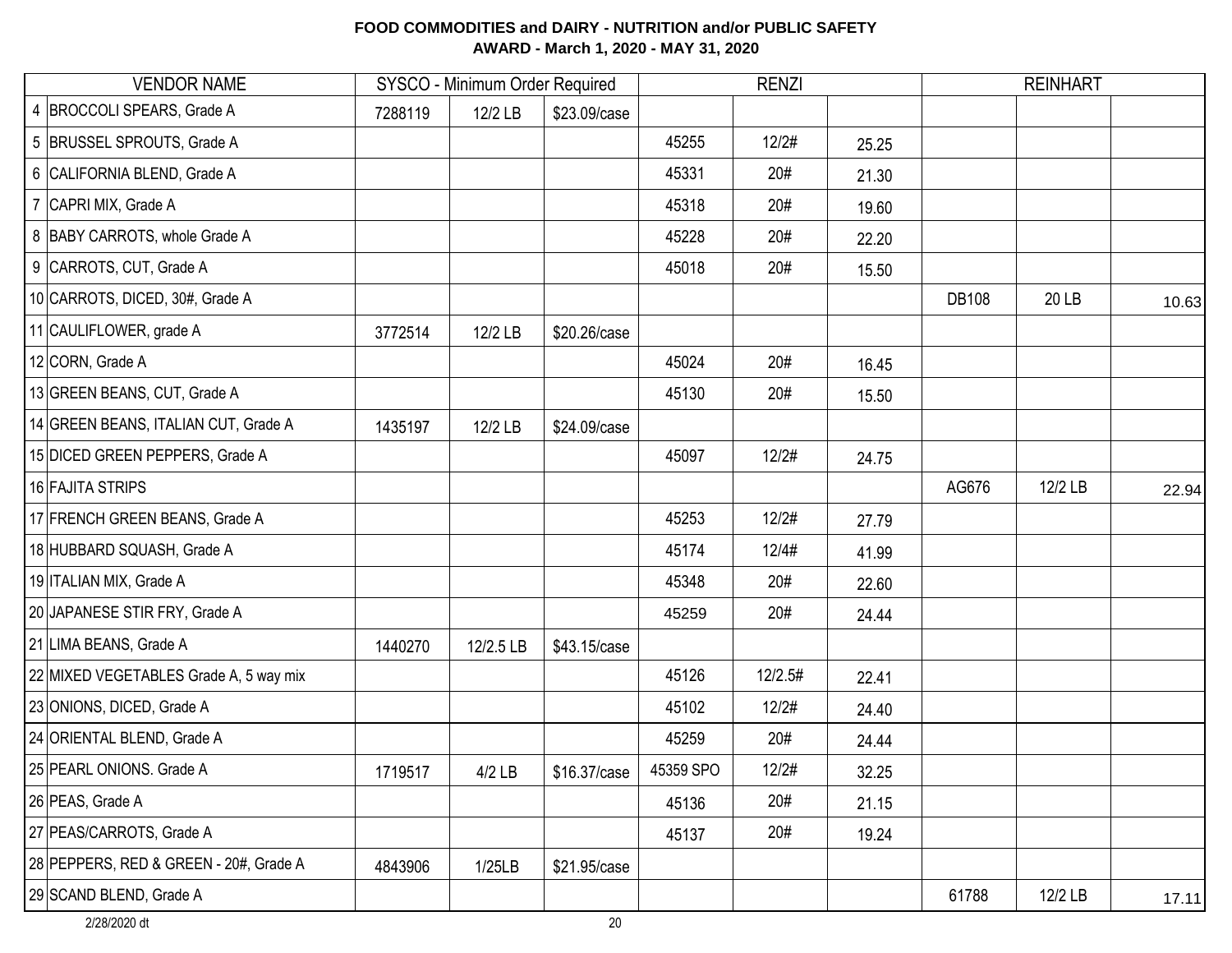| <b>VENDOR NAME</b>                                                                      | SYSCO - Minimum Order Required |           | <b>RENZI</b> |           |               | <b>REINHART</b> |              |          |       |
|-----------------------------------------------------------------------------------------|--------------------------------|-----------|--------------|-----------|---------------|-----------------|--------------|----------|-------|
| 30 SPINACH, chopped Grade A                                                             |                                |           |              | 45232     | 12/3#         | 28.21           |              |          |       |
| 31 SWEET PEAS, Grade A                                                                  |                                |           |              | 45136     | 20#           | 21.15           |              |          |       |
| 32 WAX BEANS, CUT, Grade A                                                              |                                |           |              |           |               |                 | G2492        | 12/2 LB  | 25.66 |
| 33 WINTER BLEND, Grade A                                                                |                                |           |              | 45099     | 12/2#         | 22.90           |              |          |       |
| 34 ZUCCHINI. Grade A                                                                    |                                |           |              | 45294     | 20#           | 22.70           |              |          |       |
| <b>PUDDING</b>                                                                          |                                |           |              |           |               |                 |              |          |       |
| BUTTERSCOTCH - 6/10#                                                                    |                                |           |              | 73193     | 6/#10         | 28.80           |              |          |       |
| $2$ CHOCOLATE - 6/10#                                                                   |                                |           |              | 73191     | 6/#10         | 28.35           |              |          |       |
| 3 CHOCOLATE POWDER MIX - 12/2#                                                          | 5106554                        | 12/2 LB   | \$50.46/case |           |               |                 |              |          |       |
| 4 LEMON - 6/10#                                                                         |                                |           |              | 73195     | 6/#10         | 29.61           |              |          |       |
| 5   PISTACHIO - 6/10#                                                                   |                                |           |              |           | <b>NO BID</b> |                 |              |          |       |
| $6$ TAPIOCA - $6/10#$                                                                   |                                |           |              | 73196     | 6/#10         | 30.71           |              |          |       |
| 7 VANILLA - 12/24 oz                                                                    |                                |           |              | 73192     | 6/#10         | 28.35           |              |          |       |
| 8 VANILLA POWDER MIX - 12/2#                                                            |                                |           |              | 28477     | 12/24oz       | 26.71           |              |          |       |
| 9 SUGAR FREE - BUTTERSCOTCH - 5 oz                                                      |                                |           |              | 28474 SPO | 12/5oz        | 25.63           |              |          |       |
| 10 SUGAR FREE - CHOCOLATE - 5 oz                                                        | 6798658                        | 12/3.5 OZ | \$23.96/case | 28473 SPO | 12/3.5oz      | 21.64           |              |          |       |
| 11 SUGAR FREE - VANILLA - 5 oz                                                          | 6798637                        | 12/3.5 OZ | \$21.3/case  | 28463 SPO | 12/3.5oz      | 19.15           |              |          |       |
| SNACK PACK PUDDINGS, BUTTERSCOTCH -<br>3.5 oz                                           |                                |           |              | 73187     | 48/3.5oz      | 15.94           |              |          |       |
| 13 SNACK PACK PUDDINGS, CHOCOLATE - 3.5 oz                                              |                                |           |              | 73188     | 48/3.5oz      | 15.94           |              |          |       |
| 14 SNACK PACK PUDDINGS, VANILLA - 3.5 oz                                                |                                |           |              | 73186     | 48/3.5oz      | 15.94           |              |          |       |
| 15 SNACK PACK PUDDINGS, DIABETIC, RICE - 4                                              | 2496347                        | 48/4 OZ   | \$22.11/case |           |               |                 |              |          |       |
| _loz<br>√SNACK PACK PUDDINGS, DIABETIC, TAPIOCA <del> </del><br>←<br>$16\frac{4.02}{1}$ | 1642362                        | 48/4 OZ   | \$26.63/case | 73209 SPO | 48/4oz        | 23.30           |              |          |       |
| SNACK PACK PUDDINGS, DIABETIC, VANILLA -<br>17<br>4 oz                                  | 2619500                        | 48/4 OZ   | \$26.63/case |           |               |                 |              |          |       |
| <b>JELLO</b>                                                                            |                                |           |              |           |               |                 |              |          |       |
| 1 REGULAR - 24 oz- asst                                                                 |                                |           |              | 29212 SPO | 12/24oz       | 30.00           | <b>WA026</b> | 12/24 OZ | 32.11 |
| 2 SUGAR FREE RED - 2.75 oz                                                              |                                |           |              | 28272 SPO | 18/2.75oz     | 37.00           |              |          |       |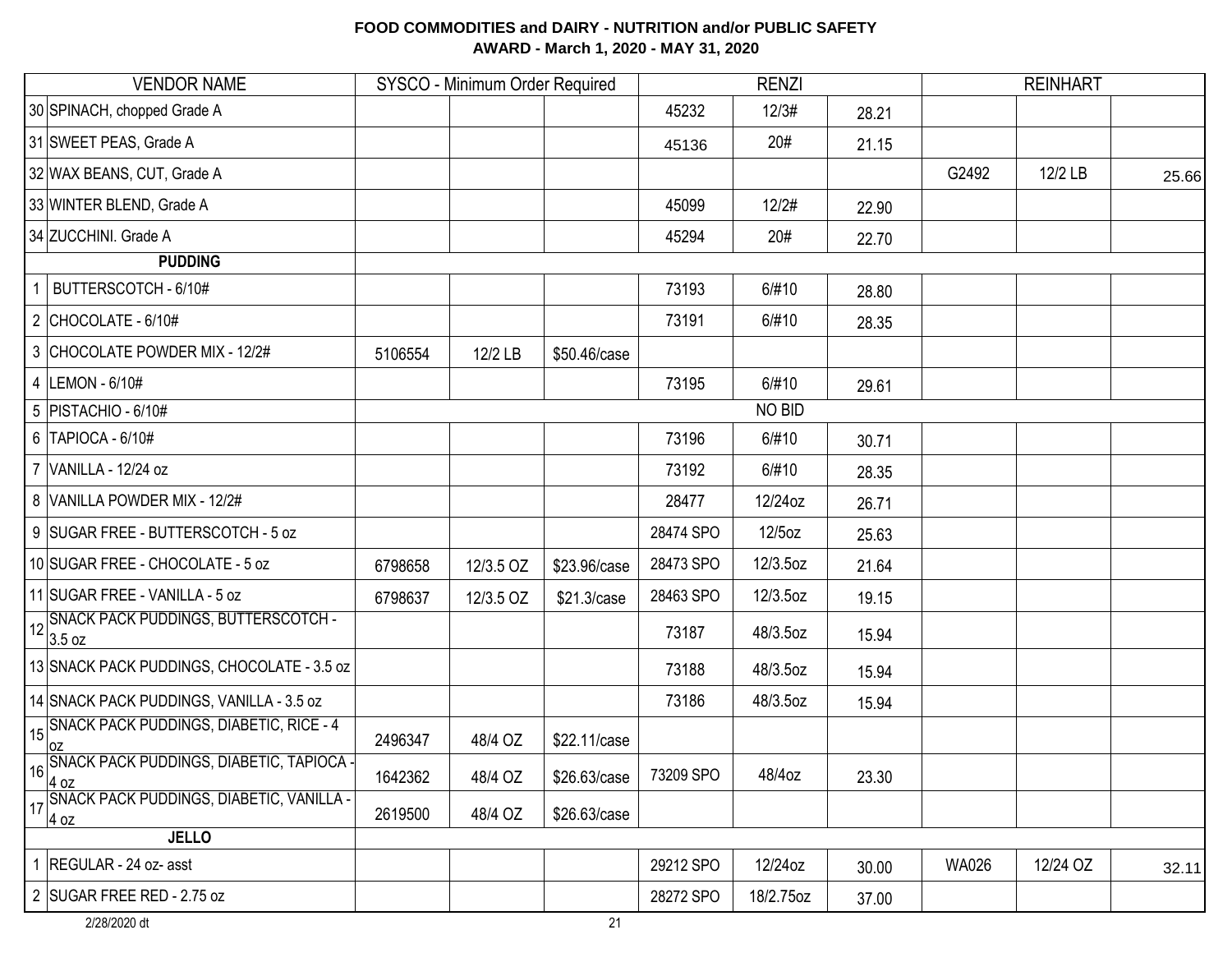| <b>VENDOR NAME</b>                      |         | SYSCO - Minimum Order Required |              |                                                       | <b>RENZI</b> |       |       |           |       |
|-----------------------------------------|---------|--------------------------------|--------------|-------------------------------------------------------|--------------|-------|-------|-----------|-------|
| 3 SUGAR FREE CITRUS - 2.75 oz           |         |                                |              | 28273 SPO                                             | 18/2.75oz    | 61.50 |       |           |       |
| <b>DAIRY</b>                            |         |                                |              |                                                       |              |       |       |           |       |
| 1 CHEESE AMER PROCESSED SLICED - Yellow |         |                                |              | 25039                                                 | 4/5#         | 47.90 |       |           |       |
| 2 CHEESE AMER PROCESSED SLICED - White  |         |                                |              | 25038                                                 | 4/5#         | 46.19 |       |           |       |
| 3 CHEESE, CHEDDAR - Block               |         |                                |              | 25081                                                 | 10#          | 2.60# | G1306 | $40+1$ LB | 2.42  |
| 4 CHEESE, EXTRA SHARP - Block           | 2822312 | 1/10#AVG                       | \$2.82/lb    |                                                       |              |       |       |           |       |
| 5 CHEESE, MEXICAN - Shredded            |         |                                |              |                                                       |              |       | M4638 | 4/5 LB    | 50.19 |
| 6 CHEESE, MozZARELLA - Shredded - 20lb  |         |                                |              |                                                       |              |       | 24836 | 4/5 LB    | 48.92 |
| 7 CHEESE, MozZARELLA - Shredded - 30lb  |         |                                |              |                                                       |              |       | G1238 | 6/5 LB    | 72.14 |
| 8 CHEESE, SHARP - Shredded              |         |                                |              | 25042                                                 | 4/5#         | 55.50 |       |           |       |
| 9 CHEESE, SHARP, LOW SODIUM - Shredded  |         |                                |              |                                                       | NO BID       |       |       |           |       |
| 10 CHEESE, SWISS - Block                | 2822437 | 2/8#AVG                        | \$3.23/lb    |                                                       |              |       |       |           |       |
| 11 CHEESE, SWISS, LOW SODIUM - Block    |         |                                |              |                                                       | NO BID       |       |       |           |       |
| 12 CREAM CHEESE - 3#                    |         |                                |              |                                                       |              |       | 70082 | 10/3#     | 60.74 |
| 13 COTTAGE CHEESE                       |         |                                |              |                                                       |              |       | T8998 | 4/5 LB    | 29.44 |
| 14 COTTAGE CHEESE, 1%                   |         |                                |              | 25109                                                 | 4/5#         | 39.47 |       |           |       |
| 15 LIQUID BUTTER                        |         |                                |              | 58470                                                 | $3/1$ gal    | 29.31 |       |           |       |
| 16 MARGARINE                            |         |                                |              |                                                       |              |       | 98400 | 30/1 LB   | 17.87 |
| 17 PARMESAN CHEESE                      |         |                                |              | 25330                                                 | 4/5#         | 53.55 |       |           |       |
| 18 PIZZA CRUST, rectangular par baked   | 2972923 | 16/17 OZ                       | \$38.15/case |                                                       |              |       |       |           |       |
| 19 SOUR CREAM                           |         |                                |              |                                                       |              |       | G1372 | 6/5 LB    | 34.69 |
| 20 YOGURT - assorted                    |         |                                |              | 26086 Strawb,<br>26088<br>Stra/bana,<br>26087 Vanilla | 48/4oz       | 15.45 |       |           |       |
| 21 YOGURT, LIGHT - assorted flavors     |         |                                |              | 26078                                                 | 48/4oz       | 17.99 |       |           |       |
| 22 YOGURT, VANILLA - 2 lb - 5 lb        |         |                                |              | 76516                                                 | $6/32$ oz    | 13.90 |       |           |       |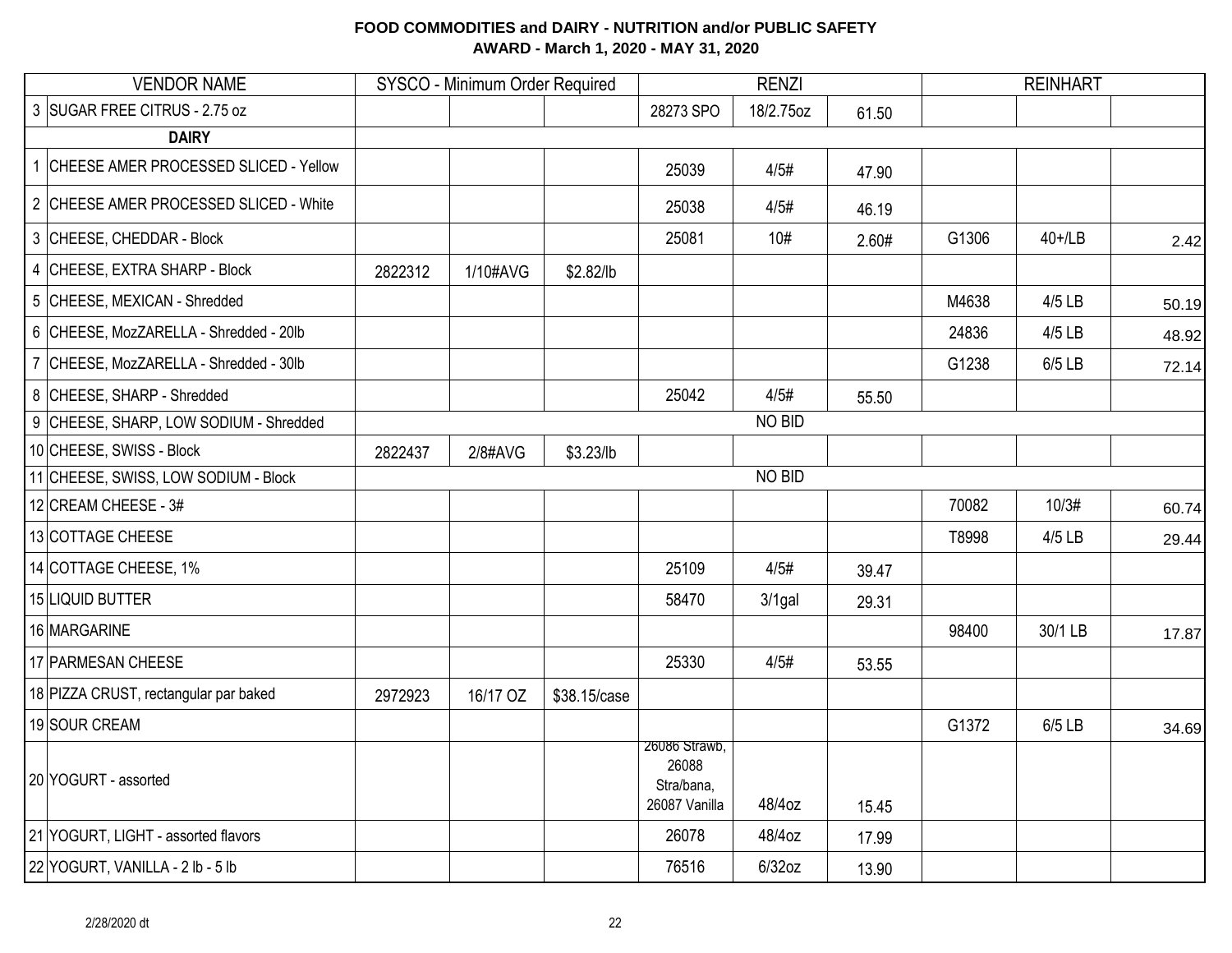| <b>VENDOR NAME</b>                                                                      |         | SYSCO - Minimum Order Required |              |           | <b>RENZI</b> |       |       | <b>REINHART</b> |       |
|-----------------------------------------------------------------------------------------|---------|--------------------------------|--------------|-----------|--------------|-------|-------|-----------------|-------|
| 23 YOGURT, VANILLA - 4 - 6 oz                                                           | 9903576 | 12/5.3 OZ                      | \$10.35/case | 26154 SPO | 12/6oz       | 8.88  |       |                 |       |
| <b>COOKIES &amp; CRACKERS</b>                                                           |         |                                |              |           |              |       |       |                 |       |
| COOKIES, CHOCOLATE CHIP, frozen ready to                                                |         |                                |              |           |              |       | 17858 | 16/LB           |       |
| bake dough - 1 oz - 1.5 oz<br>COOKIES, OATMEAL, frozen ready to bake                    |         |                                |              |           |              |       |       |                 | 30.82 |
| $\overline{2}$                                                                          |         |                                |              |           | NO BID       |       |       |                 |       |
| dough - 1 oz - 1.5 oz<br>COOKIES, OATMEAL RAISIN, frozen ready to<br>$\mathbf{3}$       |         |                                |              |           |              |       |       |                 |       |
| bake dough - 1 oz - 1.5 oz                                                              |         |                                |              |           |              |       | 17868 | 16/LB           | 30.49 |
| COOKIES, PEANUT BUTTER, frozen ready to<br>$\overline{4}$<br>bake dough - 1 oz - 1.5 oz |         |                                |              | 11453 SPO | 324/1oz      | 31.84 | 17678 | 16/LB           | 33.17 |
| COOKIES, SUGAR, frozen ready to bake dough -<br>$5\phantom{.0}$                         |         |                                |              |           |              |       |       |                 |       |
| $1 oz - 1.5 oz$                                                                         |         |                                |              |           |              |       | 17888 | 16/LB           | 25.13 |
| COOKIES, WHITE CHIP MACADAMIAN NUT,<br>$6\overline{6}$                                  |         |                                |              | 51594 SPO | 213/1.5oz    | 50.83 | 17676 | 16/LB           | 41.61 |
| frozen ready to bake dough - 1 oz - 1.5 oz                                              |         |                                |              |           |              |       |       |                 |       |
| 7 FIG NEWTONS                                                                           |         |                                |              | 72051     | 120/2oz      | 46.98 |       |                 |       |
| 8   FIG NEWTONS, individual package                                                     | 4220554 | 120/1 OZ                       | \$40.79/case | 72024 SPO | 120/1oz      | 39.15 |       |                 |       |
| 9 GRAHAM CRACKERS, individual package                                                   |         |                                |              | 28125     | 200/2ct      | 21.77 |       |                 |       |
| 10 LORNA DOONE COOKIE, individual package                                               | 4125852 | 120/1 OZ                       | \$25.76/case |           |              |       |       |                 |       |
| 11 SALTINE - KRISPY, individual package                                                 |         |                                |              | 73314     | 500/2ct      | 12.30 |       |                 |       |
| 12 SALTINES UNSALTED TOPS, individual package                                           |         |                                |              | 73312     | 500/2ct      | 18.98 |       |                 |       |
| SUGAR FREE COOKIE, Chocolate, individual<br>13                                          |         |                                |              | 32509     | 106/.75oz    | 29.30 |       |                 |       |
| package<br>SUGAR FREE COOKIE, Lemon, individual<br>14                                   |         |                                |              |           |              |       |       |                 |       |
| package                                                                                 |         |                                |              | 32510     | 106/.75oz    | 29.30 |       |                 |       |
| SUGAR FREE COOKIE, Short Bread, individual<br>15<br>package                             | 3294980 | 120/8 CT                       | \$52.86/case | 83086 SPO | 120/1oz      | 42.15 |       |                 |       |
| <b>MISC</b>                                                                             |         |                                |              |           |              |       |       |                 |       |
| COFFEE, REGULAR - 2 oz                                                                  |         |                                |              | 71021     | 84/2oz       | 57.14 |       |                 |       |
| 2 COFFEE, DECAF - 2 oz                                                                  |         |                                |              | 71216     | 84/2oz       | 67.21 |       |                 |       |
| 3 BLACK PEPPER SHAKER - disposable                                                      |         |                                |              | 67190     | 48/1.5oz     | 41.18 |       |                 |       |
| 4 BREAD STICKS - WHOLE WHEAT                                                            |         |                                |              |           |              |       | B4616 | <b>150 CNT</b>  | 30.46 |
| 5 GARLIC BREAD - BUTTERTOP                                                              |         |                                |              | 51399     | 12/10oz      | 20.60 |       |                 |       |
| 6 GLUTEN FREE - BAGELS, asst                                                            |         |                                |              | 51171     | 24/3.5oz     | 26.24 |       |                 |       |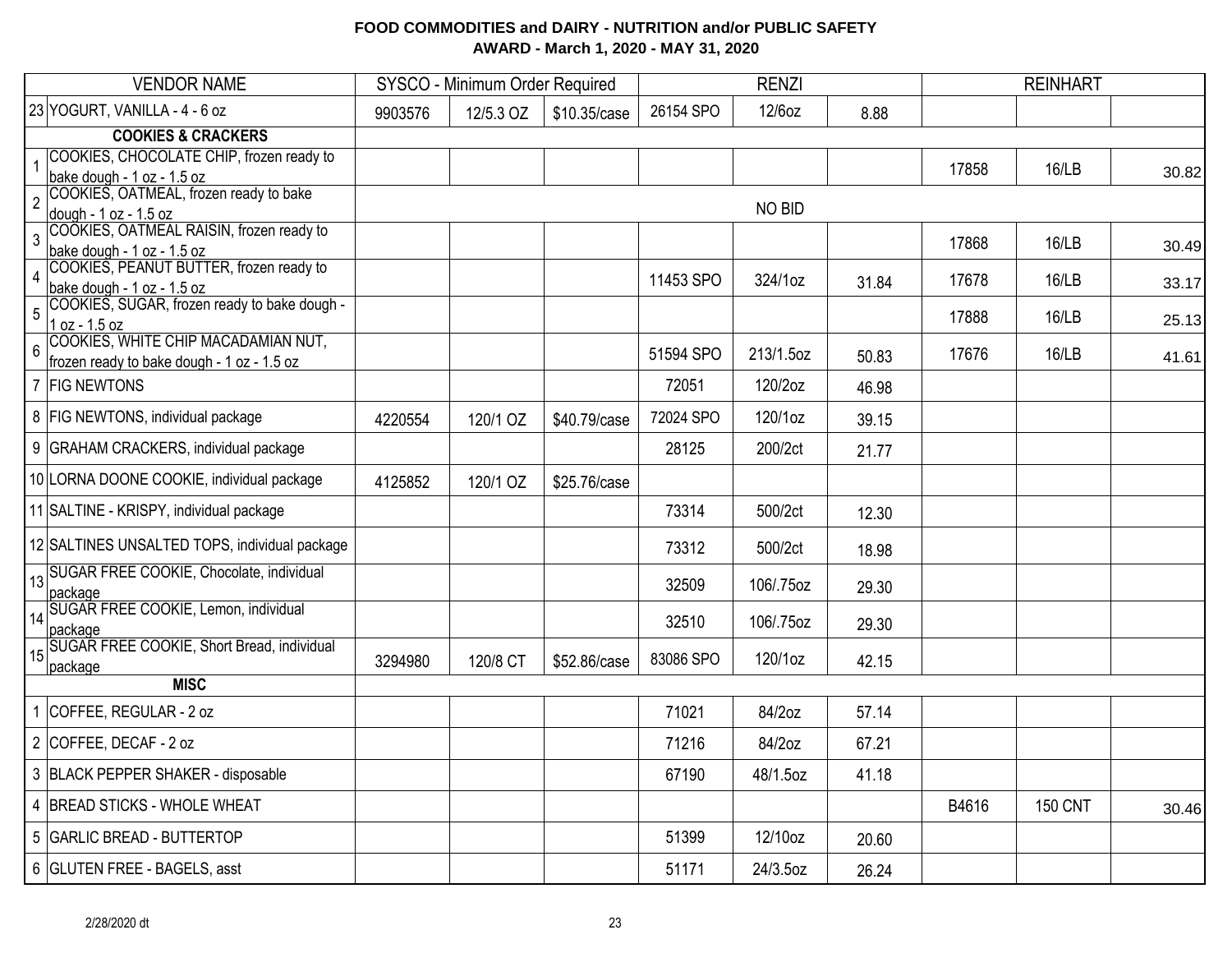| <b>VENDOR NAME</b>                      |         | SYSCO - Minimum Order Required |              |                        | <b>RENZI</b>  |       |              |          |       |
|-----------------------------------------|---------|--------------------------------|--------------|------------------------|---------------|-------|--------------|----------|-------|
| 7 GLUTEN FREE - BREAD                   |         |                                |              |                        |               |       | <b>HR240</b> | 6/24 OZ  | 43.79 |
| 8 GLUTEN FREE - FROZEN SHERBERT, asst   |         |                                |              | 93577, 93578,<br>93580 | 96/4oz SPO    | 32.75 |              |          |       |
| 9 GLUTEN FREE - MUFFINS, asst           |         |                                |              | 51170 Blueb            | 36/3oz        | 41.55 |              |          |       |
| 10 HAMBURGER ROLL                       | 0124636 | 10/12 CT                       | \$36.31/case |                        |               |       |              |          |       |
| 11 HOT DOG ROLL                         |         |                                |              |                        |               |       | K2466        | 96/CNT   | 22.38 |
| 12 KOSHER - BREAD                       | 2492199 | 10/36 OZ                       | \$38.38/case |                        |               |       |              |          |       |
| 13 KOSHER - CHOW MEIN DINNER            |         |                                |              |                        | NO BID        |       |              |          |       |
| 14 KOSHER - CHICKEN DINNER              | 5572989 | 6/13.5OZ                       | \$39.55/case |                        |               |       |              |          |       |
| 15 KOSHER - CHICKEN LEG DINNER          |         |                                |              |                        | NO BID        |       |              |          |       |
| 16 KOSHER - COLD CUTS                   |         |                                |              |                        | NO BID        |       |              |          |       |
| 17 KOSHER - FISH DINNER                 |         |                                |              |                        | NO BID        |       |              |          |       |
| 18 KOSHER - POT ROAST DINNER            | 5735749 | 6/12 OZ                        | \$38.82/case |                        |               |       |              |          |       |
| 19 KOSHER - SALISBURY STEAK DINNER      |         |                                |              |                        | <b>NO BID</b> |       |              |          |       |
| 20 KOSHER - SLICED CHEESE               | 6697882 | 4/5 LB                         | \$47.04/case |                        |               |       |              |          |       |
| 21 KOSHER - SPAGHETTI & MEATBALL DINNER | 5574410 | 6/13 OZ                        | \$37.02/case |                        |               |       |              |          |       |
| 22 KOSHER - TURKEY DINNER               | 5735756 | 6/12 OZ                        | \$39.41/case |                        |               |       |              |          |       |
| 23 READY MADE BISCUITS - 3"             |         |                                |              |                        |               |       | B5526        | 120/2.25 | 31.24 |
| 24 READY MADE BISCUITS - 2"             |         |                                |              | 36843                  | 105/2"        | 20.30 |              |          |       |
| 25 SALT SHAKER - disposable             |         |                                |              | 67189                  | 48/4oz        | 11.10 |              |          |       |
| 26 SPRAY COATING (pan)                  |         |                                |              | 66424                  | $6/17$ oz     | 17.90 |              |          |       |
| 27 TORTILLA CHIPS                       |         |                                |              | 60054                  | 3/2#          | 9.92  |              |          |       |
| 28 TORTILLA SHELLS                      |         |                                |              | 60052                  | 200/5.25"     | 11.89 |              |          |       |
| <b>MILK</b>                             |         |                                |              |                        |               |       |              |          |       |
| 1 WHOLE MILK - gal                      |         |                                |              |                        |               |       | J4458        | 4/1 GAL  | 17.95 |
| 2 WHOLE MILK - 1/2 gal                  |         |                                |              |                        |               |       | J9324        | 9/.5 GAL | 20.53 |
| 3 WHOLE MILK - 8 oz                     |         |                                |              |                        |               |       | J9318        | 50/8 OZ  | 12.75 |